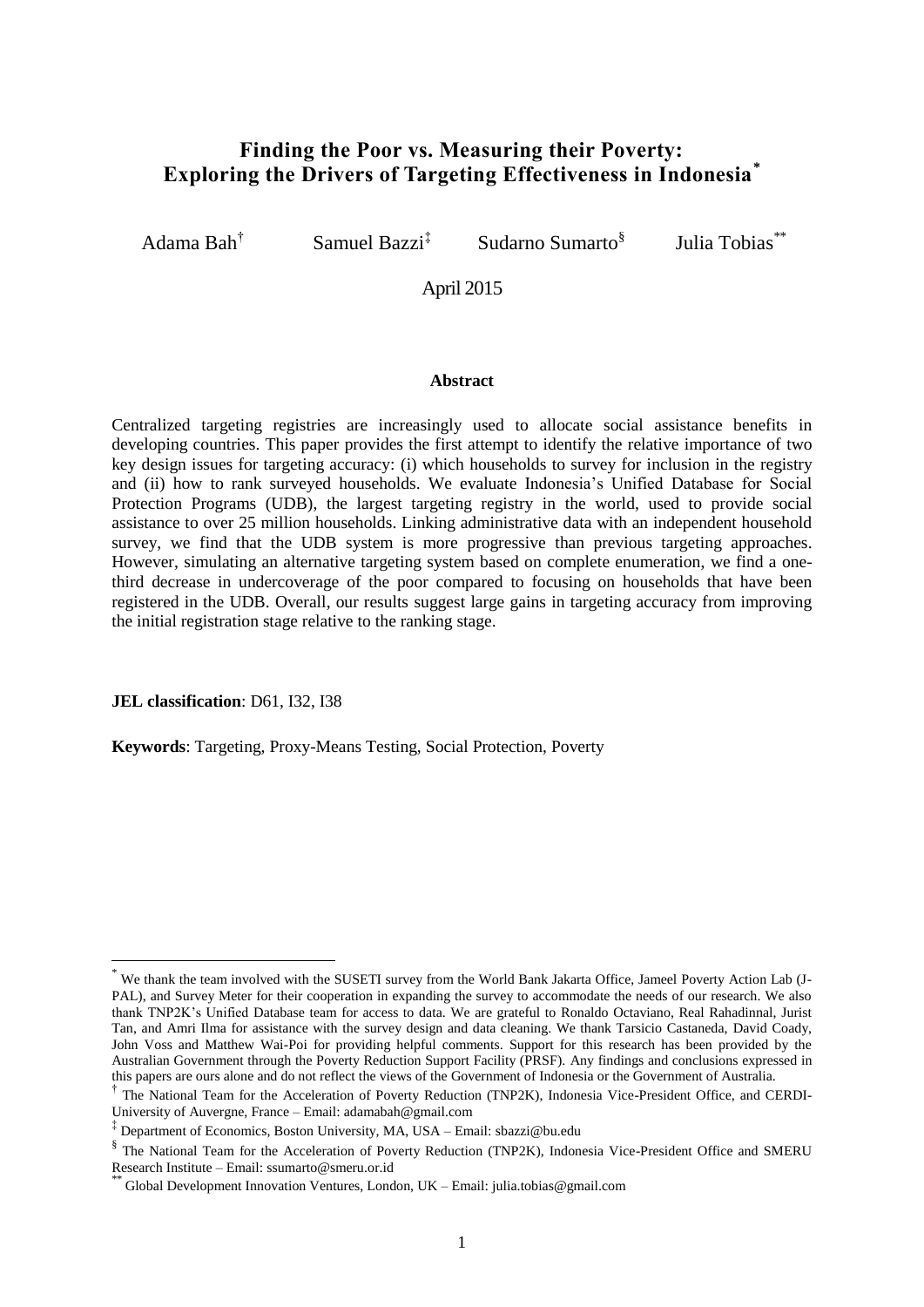# **1 Introduction**

1

Social assistance programs are currently estimated to cover as many as one billion people in the developing world (International Labor Organization 2010). These programs are often targeted to the neediest population groups, identified on the basis of socioeconomic status, in order to maximize their effectiveness in improving social welfare given a limited budget. However, identifying and reaching the intended beneficiaries can be challenging, especially in developing countries where a large part of the population works in the informal sector and official income registries do not exist. Over the past 20 years, low- and middle-income countries have increasingly used centralized targeting registries to select recipients of social assistance programs.<sup>1</sup> For such registries, basic household and individual information is typically collected for a subset of the population that is considered potentially eligible for social assistance (as conducting a full census of all households is usually cost-prohibitive).<sup>2</sup> This information is then used to determine eligibility, most commonly based on proxy-means testing  $(PMT)<sup>3</sup>$ 

This paper deals with two key challenges that arise in the development of any targeting registry. The first challenge is how to identify households for inclusion in the registry, or in other words *who to survey* within the entire population. Properly addressing this issue is essential to ensuring that poor households are included in the registry in the first place, thereby avoiding what we refer to as 'misenumeration' errors. The second challenge is *how to assess the eligibility of those surveyed*, or how to estimate their socioeconomic status in order to rank or classify them. The main concern in this step is to minimize what we refer to as 'misclassification' errors that stem from (surveyed) poor households being deemed ineligible and from non-poor (surveyed) households being wrongly classified as poor.

Misenumeration and misclassification have strong implications for targeting accuracy, which is commonly assessed using two key measures: leakage (or 'inclusion error'), when non-intended beneficiaries receive program benefits, and undercoverage (or 'exclusion error'), when intended beneficiaries do not receive program benefits (Cornia and Stewart 1995). Many programs and countries today suffer from the adverse consequences of inaccurate targeting (Acosta et al. 2011). To date, however, little is known about the relative importance of household registration and ranking in

<sup>&</sup>lt;sup>1</sup> Examples of countries using centralized targeting registries besides Indonesia include Brazil, Chile, Colombia, India, Mexico and the Philippines (see, for example, Castañeda et al. 2005 for a review of the experience of Latin American countries; Dreze and Khera 2010 for the Indian Below-Poverty Line Census). 2

Compared to common population census questionnaires, targeting registry questionnaires collect more detailed socioeconomic information at household and individual levels. They are therefore generally administered to a subset of the population rather than to the full population, in order to limit costs.<br>3 **DMT** cases are constructed at the hosts of simple assistances

PMT scores are constructed on the basis of simple socioeconomic indicators that are relatively easy to collect and less prone to misreporting than expenditures or income. These indicators are combined into a single measure of welfare using weights typically derived from consumption regressions estimated from an auxiliary survey. Using these predicted measures of welfare can be a cost-effective way to identify beneficiaries of social programs to the extent that they are sufficiently accurate.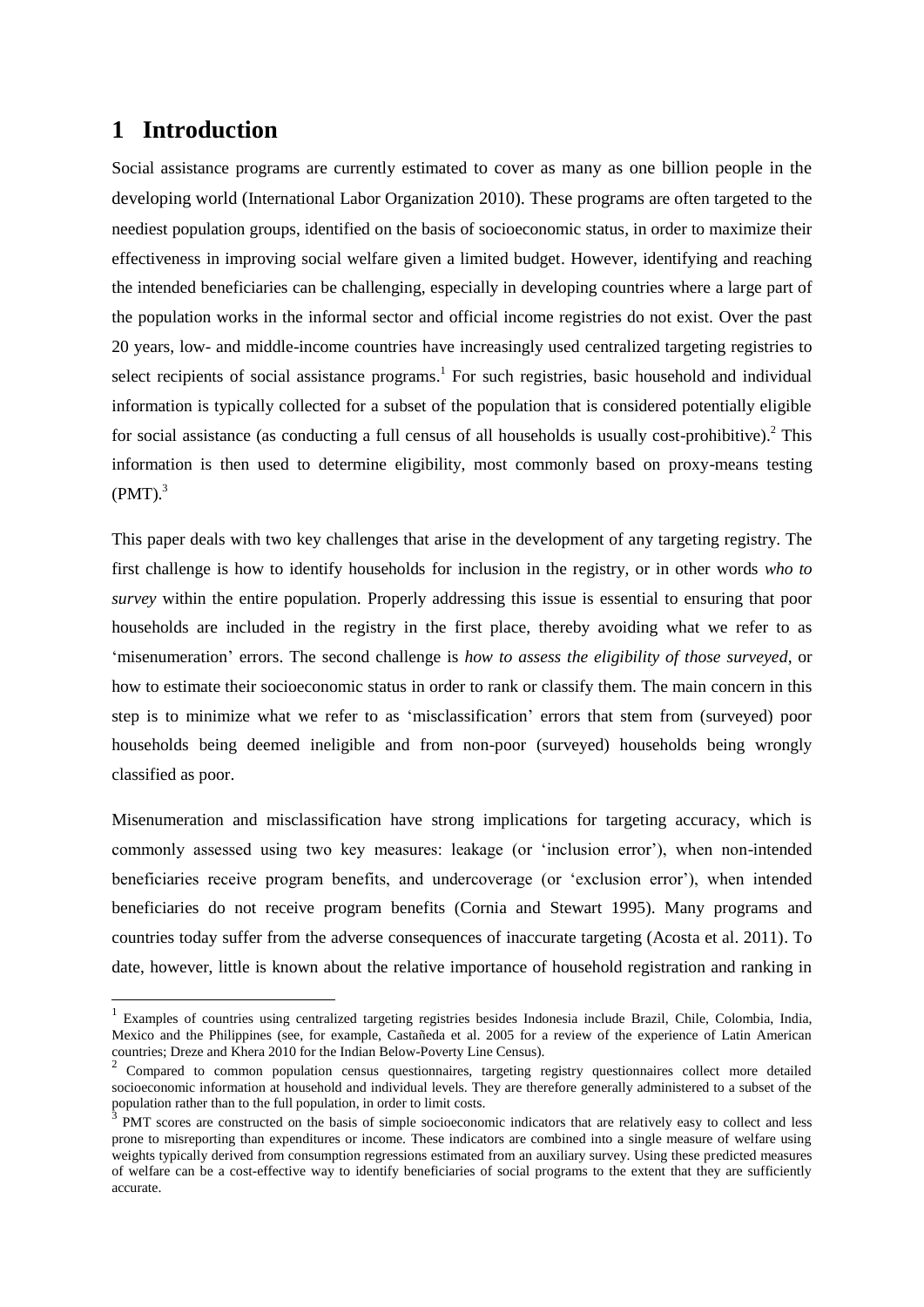determining the accuracy of targeting registries, as most existing studies focus on errors due to misclassification. 4

This paper provides the first attempt to assess the relative contribution of the household registration and ranking processes to the overall accuracy of a centralized targeting registry. We do so using Indonesia's newly developed household targeting registry and aim to identify priority actions for improving targeting effectiveness. Established in 2012, the Unified Database for Social Protection Programs (UDB) is intended to cover the poorest 40 percent of the Indonesian population. Over 25 million households have been registered in the UDB using an innovative approach based on a prelisting of households to be surveyed, constructed through census-based poverty mapping (Elbers et al. 2003) and complemented with suggestions from local communities. These households were subsequently ranked by their predicted welfare estimated using district-specific<sup>5</sup> PMT formulas. The UDB has been used to deliver over US\$ 4 billion annually (IDR 43 trillion) in central government social assistance (based on 2013 figures).<sup>6</sup> This includes the largest social assistance programs in the country: a rice subsidy program (known as *Raskin*), a health insurance program (known as *Jamkesmas*), and an unconditional cash transfer program (known as BLT). Before the establishment of the UDB, beneficiaries of these programs were selected using ad hoc targeting approaches.

Our analysis proceeds in three steps. First, we evaluate the targeting performance of the UDB against the performance of past approaches to beneficiary selection used for the three main social assistance programs. We use data from an independent survey known as SUSETI, which was matched with UDB administrative data. The SUSETI contains information on household expenditures per capita, which is not observed in the UDB, as well as information on the receipt of Raskin, Jamkesmas and BLT at baseline (i.e., before the establishment of the UDB).

We find that targeting using the UDB is more progressive than previous approaches to beneficiary selection. In particular, the UDB leads to a substantial reduction in leakage of benefits to non-poor households. This decrease in leakage is largest for Raskin, for which the proportion of the richest 60% of households receiving benefits is expected to fall from nearly 75% to 25%. Our findings highlight

<sup>&</sup>lt;sup>4</sup> This includes evaluations of targeting effectiveness (e.g., Skoufias et al. 2001; Banerjee et al. 2007), as well as most of the optimal targeting literature, which can be divided between studies comparing different targeting methods and studies focusing on the design of PMT formulas for ranking. Studies comparing the relative advantages of different targeting methods (e.g., Coady et al. 2004, Banerjee et al. 2007, Alatas et al. 2012, 2013a, Karlan and Thuysbaert 2013) find that no method clearly dominates in terms of commonly used objective performance measures. However, in general the evidence suggests that community targeting is best for identifying the very poorest households. Other studies focusing on the design of optimal PMT formulas (e.g., Sumarto et al. 2007, Muller and Bibi 2010, Bah 2013) show that targeting errors are unavoidable when using simple indicators, although the degree of error can be minimized with more careful selection of the proxies for consumption. One notable exception is Alatas et al. (2013b), which shows that self-targeting has the potential to reduce misenumeration errors at the registration stage.<br><sup>5</sup> Indonesia's administrative divisions proceed from province to district to subdistrict to village to hamlet. There were 497

districts at the time of the establishment of the UDB.

<sup>&</sup>lt;sup>6</sup> In June 2013, the Government of Indonesia announced a reduction in fuel subsidies, accompanied by a set of 4 compensation programs to mitigate its effect on poor and vulnerable households.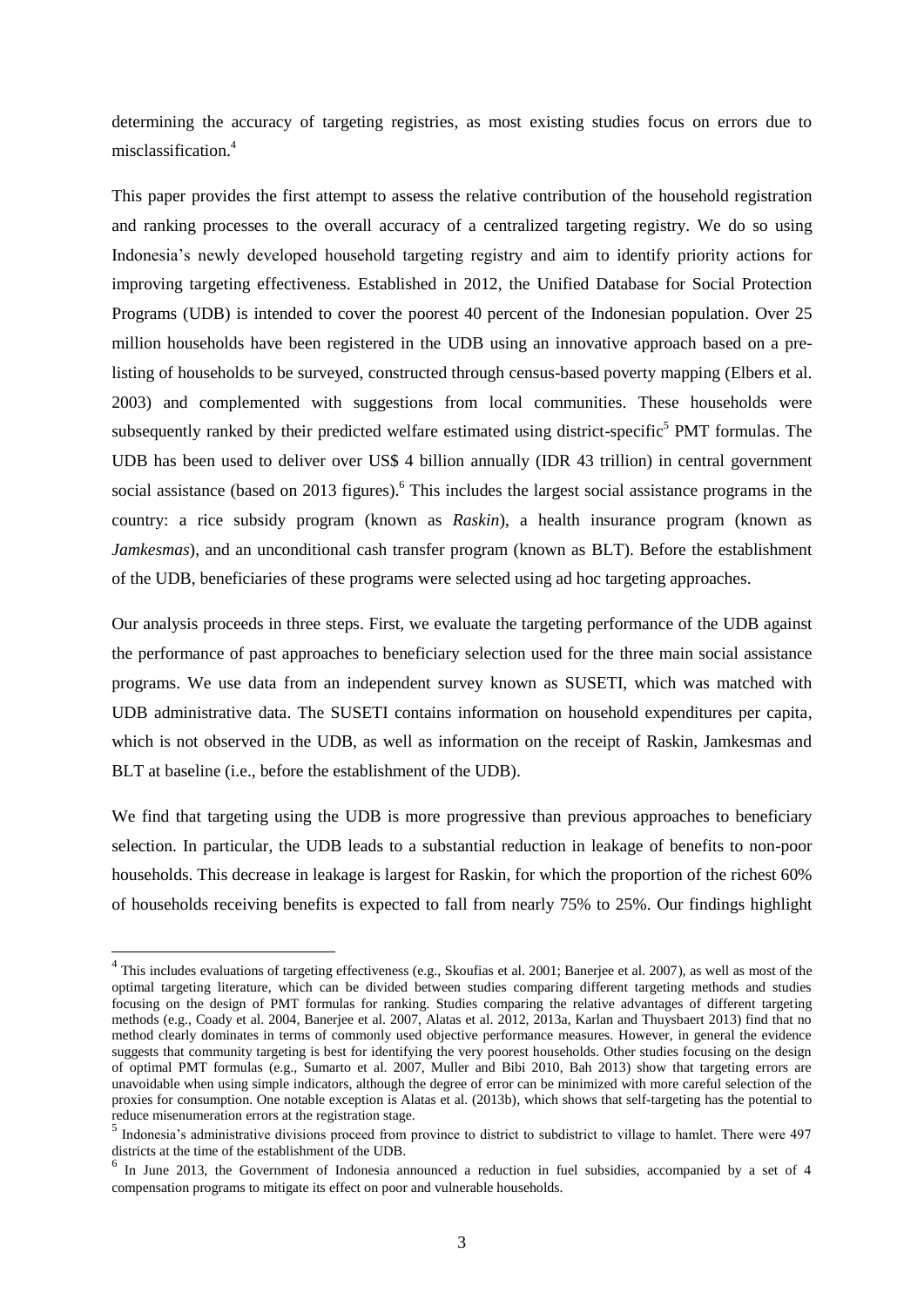the tradeoffs between undercoverage and leakage found in many studies of targeting effectiveness (Grosh and Baker 1995). There are indeed more limited improvements in terms of undercoverage, which can be due to both misenumeration and misclassification errors.

Second, we disentangle the contribution of the enumeration and the PMT-based ranking processes to targeting errors, and in particular undercoverage. Through an assessment of the counterfactual performance that would be observed if all households had been enumerated (as in a census), we find evidence of enumeration gaps in the UDB that lead to undercoverage of poor households. Under this hypothetical scenario, severe undercoverage of all programs falls by about one-third relative to a targeting system based only on those households actually included in the UDB. Depending on the social planner's welfare function (i.e., the relative weights on the poorest households in the population), our findings suggest large gains from reallocating scarce administrative resources towards increasing survey coverage to minimize undercoverage of poor households in the UDB. In particular, we show that increased enumeration costs to cover the full population would amount to about 11 percent of the value of additional benefits that would be received annually by households from the poorest 30 percent. In other words, there should be a stronger focus on ensuring an adequate number of households are surveyed. If poor households are not enumerated in the first place, even a perfect PMT algorithm cannot prevent their exclusion.

Third, we identify household- and community-level correlates of misenumeration and misclassification. Ownership of household assets that are difficult to observe and that are not recorded in the UDB is associated with a lower probability of being registered in the UDB. However, for households that are nevertheless registered, ownership of such assets is associated with a greater potential to be misclassified as poor. Our findings also suggest some form of strategic interaction with other social programs during the UDB registration process. For example, the receipt by households of informal support from (religious) NGOs is associated with a higher likelihood of registration in the UDB. Lastly, in line with Alatas et al. (2012), our results highlight the need to involve local communities, which use different definitions of poverty and have superior information on the welfare status of their members, in order to accurately identify the poor. However, such mechanisms should include safeguards to prevent potential abuses from local (neighborhood) officials. We find that households residing in villages with elected neighborhood heads are more prone to exclusion errors. This may be due to "voter capture" whereby preferential treatment in the targeting process may be given to those residents who participate in neighborhood activities including local elections (Kurasawa 2009).

Our paper contributes to the literature in public and development economics on optimal targeting of social programs. Most studies use a single survey to identify intended and actual recipients, i.e., who is poor and who is receiving government benefits. However, as argued by Coady and Parker (2009)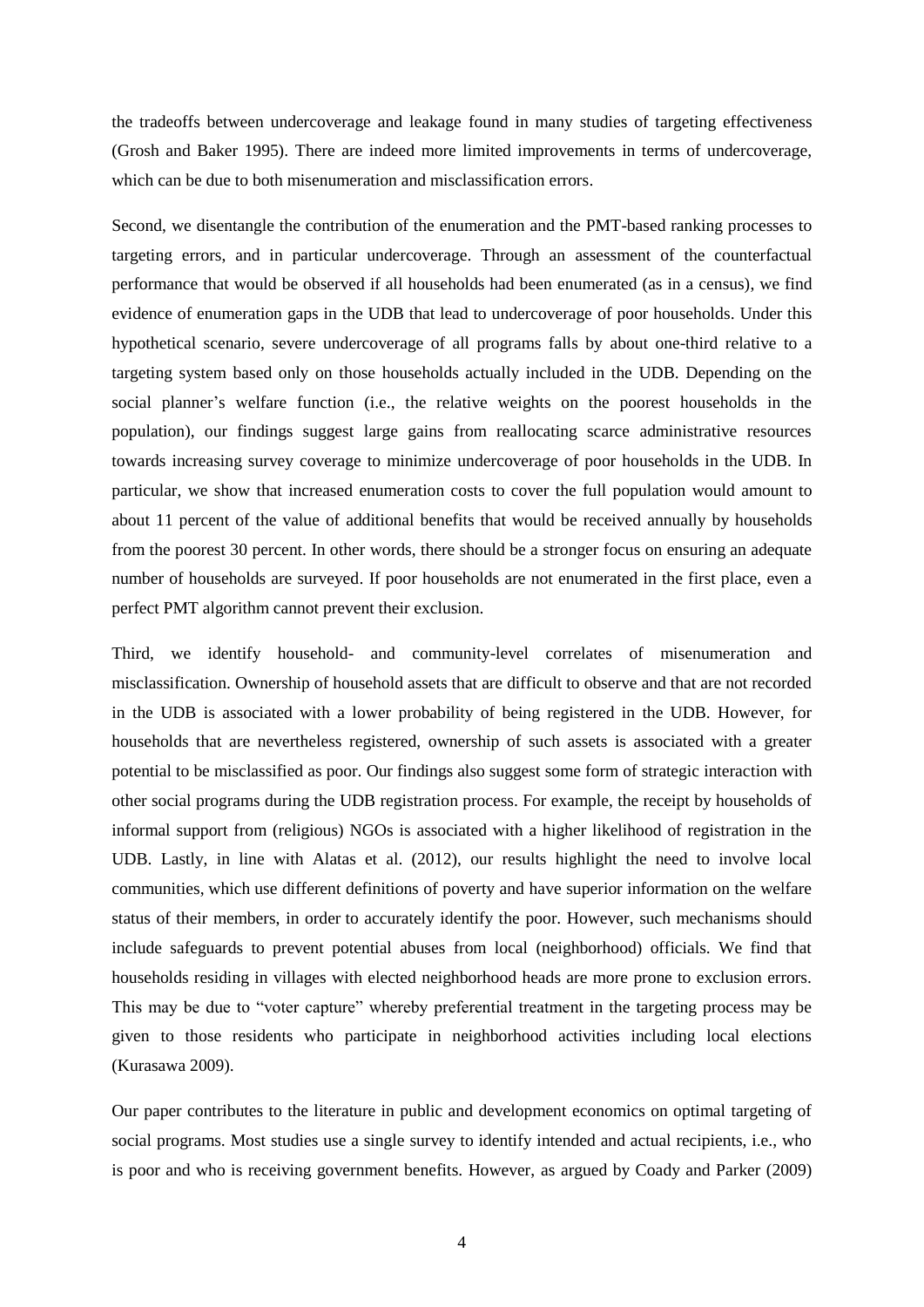and Coady et al. (2013), relying solely on household self-reporting of beneficiary status does not allow for a full understanding of what happens at the multiple stages of the targeting process, before benefits are delivered to households. Using actual administrative data on household eligibility for government social programs linked with data on household expenditures from an independent survey allows us to identify the relative contribution to overall targeting accuracy of (i) the decision of which potentially eligible households to survey, and (ii) the estimation of their socioeconomic status based on the data collected. Our findings relate to those of Coady and Parker (2009) and Coady et al. (2012), who consider a three-step program-specific targeting process comprising information, self-selection to apply and ranking stages. For the Indonesian targeting registry's two-step process—registration based on enumeration pre-listings complemented by community suggestions and ranking—we find large gains in performance from improving the initial registration stage relative to the ranking stage. As a result, we are able to prioritize policy options to minimize the potential exclusion of the poorest households from increasingly used targeting registries of the sort we study in Indonesia.

Our findings have important implications for ongoing policy debates in developing countries concerning the design of efficient and equitable targeting registries. Overall, our results provide further evidence on the difficulty of accurate targeting in countries like Indonesia where there is considerable clustering of households around the poverty line. Nevertheless, our research design allows us to clarify how improvements in the enumeration process can lead to large gains in overall targeting effectiveness.

The remainder of the paper is organized as follows. Section 2 provides background information on Indonesia's UDB. Section 3 presents the SUSETI survey and its features. Section 4 assesses the predicted targeting accuracy of the UDB. Section 5 explores the determinants of UDB accuracy. Section 6 concludes with policy recommendations.

# **2 The Unified Database for Social Protection Programs<sup>7</sup>**

In this section, we describe the two main steps in establishing a centralized targeting registry of 25 million households ranked according to their socioeconomic status: data collection (enumeration) and PMT modeling (ranking).<sup>8</sup> First, the data collection stage involved pre-identifying all *potentially* eligible households that should be surveyed. Given the lack of accurate pre-existing data on which households are poorest, the government adopted a new approach combining administrative data from

<sup>7</sup> Henceforth, references to "poor" ("non-poor") are meant to distinguish households in the bottom 40 (upper 60) percent of the consumption distribution and hence those meant to be included (excluded) from the UDB.

 $8$  Detailed information on the full process followed in establishing the UDB is available in TNP2K (2014).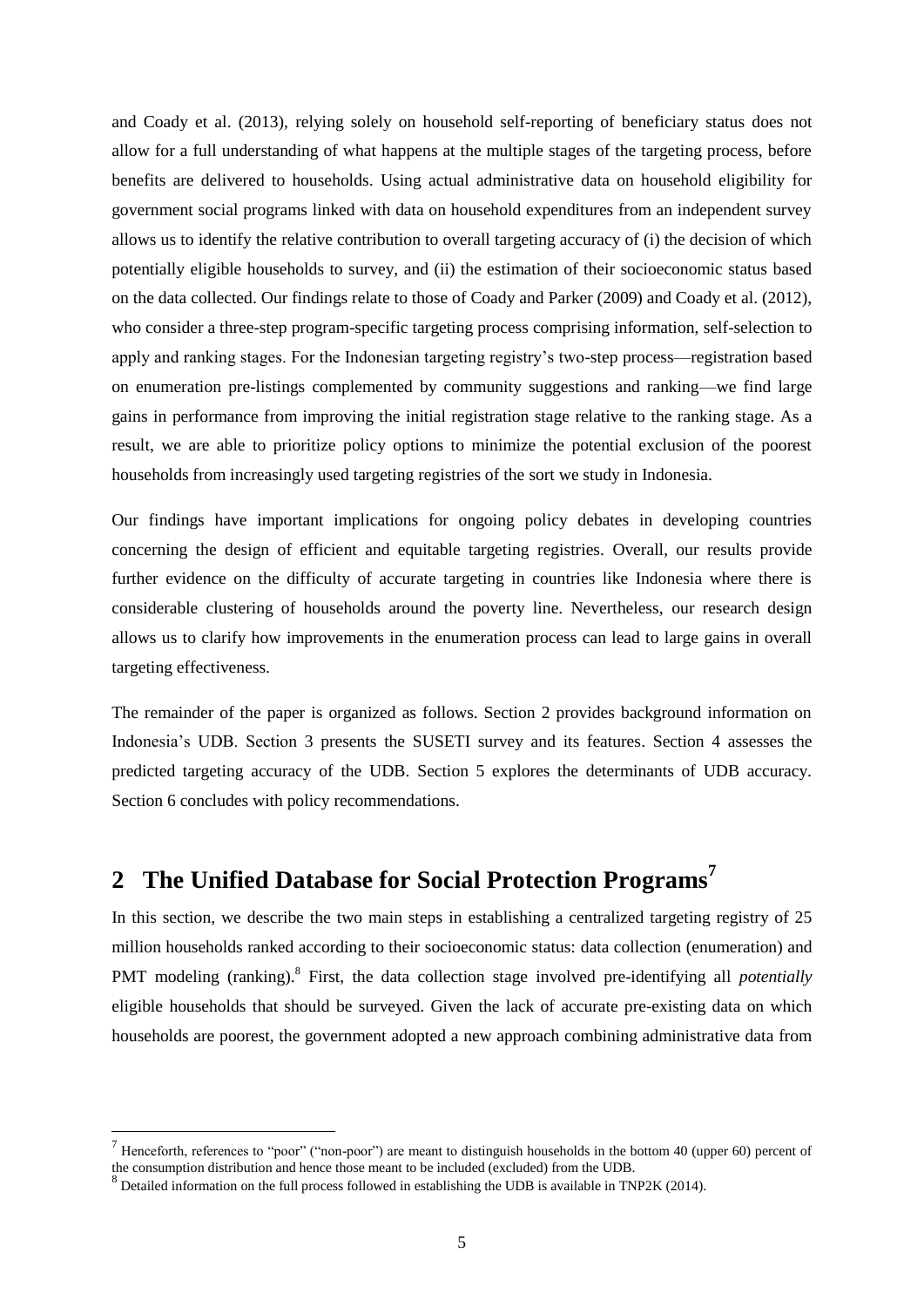the 2010 Population Census and input from local communities.<sup>9</sup> Second, the PMT modeling stage entailed incorporating proxies for consumption-based welfare measures and accounting for the socioeconomic diversity across regions. Figure A1 in the appendix provides a diagram explaining the multi-stage process of establishing the database that we describe here.

### **2.1 Data collection**

1

The establishment of the UDB was motivated by evidence that inaccurate targeting of Indonesia's main social protection programs was a major obstacle to the effectiveness of the national poverty reduction strategy. Previous studies revealed that these programs suffered from significant undercoverage of poor households and leakage to non-poor households (e.g., World Bank, 2012). The targeting errors were believed to be due largely to coverage and quality gaps in the previous censuses of the poor used to identify beneficiaries of the unconditional cash transfer programs (BLT) implemented in 2005 and 2008.<sup>10</sup> Households surveyed in these data collection efforts were identified based mainly on subjective consultation of enumerators from the Central Statistical Bureau (known as BPS) with village leaders (see, e.g., SMERU 2006).

The UDB was intended to cover a greater number of households and to avoid relying exclusively on subjective nominations from community leaders. The registration of households in the UDB followed a two-step approach: first, a 'pre-listing' of households to be surveyed produced through a poverty mapping exercise; and, second, incorporation of suggestions from the community in the field to amend and complete the survey pre-listing.

The first step was intended to mitigate undercoverage that had plagued previous data collection efforts in 2005 and 2008 and to ensure that a sufficient number of households would be surveyed. A poverty mapping exercise was conducted using the Elbers et al. (2003) methodology and the 2010 Population Census to estimate household welfare (approximated by per capita consumption) for the entire population. Target enumeration quotas were estimated using district-specific consumption-based poverty lines from the 2010 national socioeconomic survey (known as *Susenas*) to account for income differences across Indonesia's 497 districts.<sup>11</sup> All households in each village with a predicted per capita consumption level below the enumeration quota cutoff were included on a pre-listing (by name and address) to be surveyed for inclusion in the UDB.

<sup>&</sup>lt;sup>9</sup> Alternative approaches include surveying households that request it or conducting a census in the poorest areas (e.g., Skoufias et al. 2001; Camacho and Conover 2011; Karlan and Thuysbaert 2013).

<sup>10</sup> These two cash transfer programs were designed to provide temporary compensation to protect poor households against the shocks associated with fuel subsidy reductions. See Bazzi et al. (2014) for an evaluation of the 2005 program's impact on household consumption. In 2013, the BLT program was renamed BLSM. For simplicity and since the program is still often referred to by its original name, we use the acronym "BLT" in this paper to refer to both the previous and newer variants of this program.

<sup>11</sup> Administered to a sample of households representative at the district level, *Susenas* includes a detailed consumption module which is used to estimate poverty lines.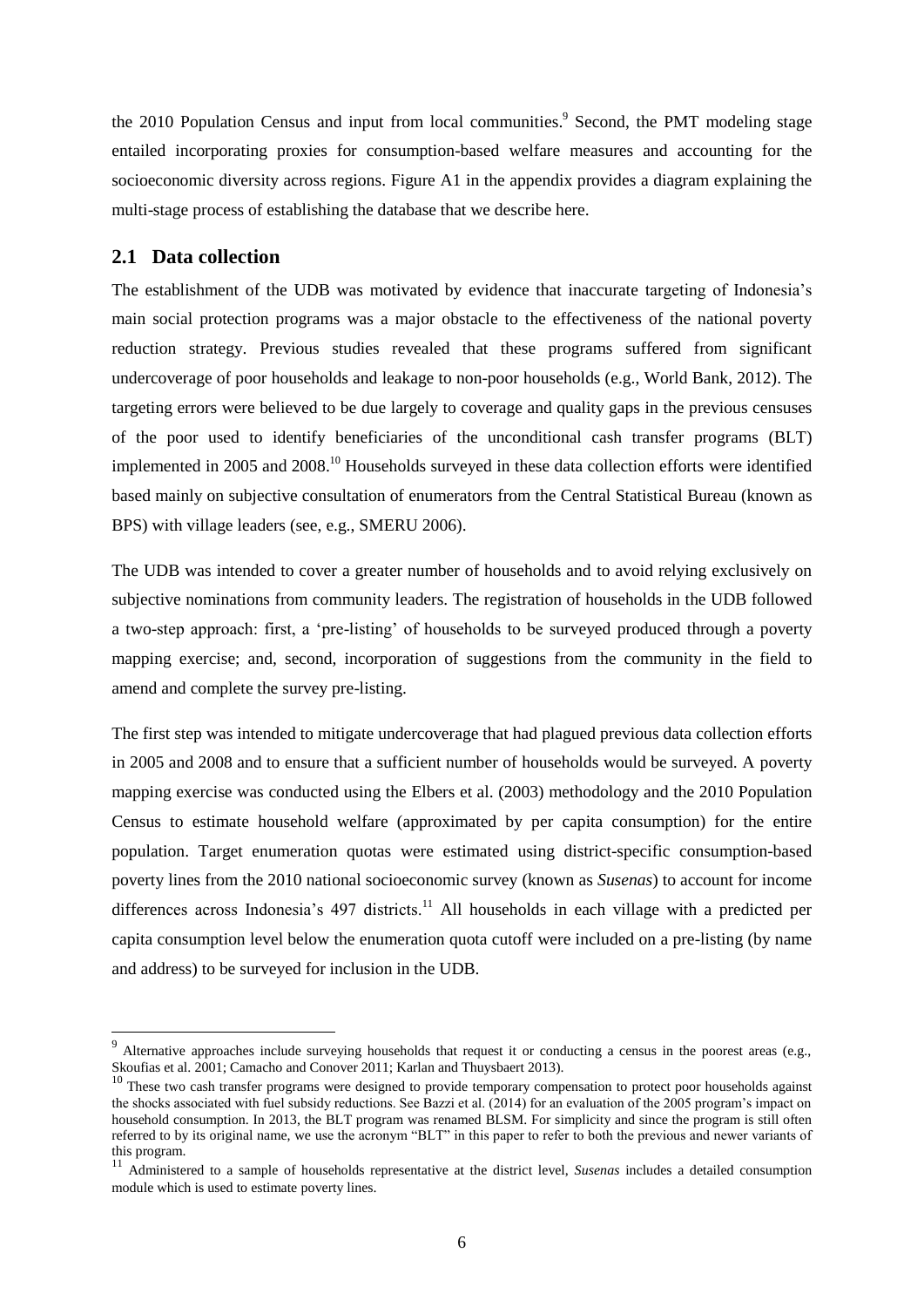In the second step, suggestions from communities were incorporated during the enumeration in the field by BPS staff responsible for the registration of households on the pre-listings. In nearly all districts, enumerators and/or community leaders removed from the survey pre-listings those households that were considered non-poor or could not be found (e.g., due to relocation or death). The guidelines for enumerators also stipulated that households that were not on the pre-listings could be registered if the household (i) "appeared poor" to the enumerators, or (ii) was designated as poor by other poor households in the community.

The initial budget allowed for coverage of 50% of the Indonesian population. In practice, only 43% of all households were surveyed nationally, with varying coverage across districts. This was lower than expected and can be traced to the second step in the data collection process. Some households on the pre-listing were not actually surveyed in the field (e.g., for the reason of being considered non-poor), which may have resulted in the exclusion of some households. Also, a limited number of households were added to the pre-listings due to reluctance among enumerators and community leaders (SMERU,  $2012$ ).<sup>12</sup>

### **2.2 PMT Modeling**

-

The UDB registration survey collected household-level information such as demographics, housing characteristics, sanitation, access to basic domestic energy services, and asset ownership, along with information on individual household members including age, gender, schooling, and occupation. Using this information, households were ranked by their predicted welfare following a proxy-means testing (PMT) approach. PMT formulas were constructed based on district-specific consumption regressions to explicitly account for heterogeneity across regions.

Although the PMT approach can be a cost-effective means of identifying beneficiaries of social programs in the absence of an up-to-date household registry with reliable income data, it is also prone to errors (e.g., Grosh and Baker 1995). In particular, targeting errors may occur due to weak predictive performance of the consumption models within the estimation sample (e.g., due to constraints on the set of socioeconomic variables available for use in the PMT regressions). Further, overfitting, which is more likely to occur when a large number of predictors are included in the models and/or when the estimation is based on a small sample, may limit the validity and precision of the PMT formulas outside the estimation sample.

 $12$  In some communities, there was a reluctance to survey a high number of households, particularly households not considered to be poor. There were some concerns from community leaders that surveying many households would build households' expectations about receiving program benefits that might later be disappointed (SMERU, 2012). There was also limited understanding that being surveyed would not automatically result in being selected for programs, and some leaders may have feared that surveying non-poor households would make these households likely to get selected to receive programs for which they are not eligible. Similar issues had created social unrest in several communities in the past, especially during the implementation of the 2005 census of the poor for the first BLT program (SMERU, 2006). It should also be noted that surveyors were paid a fixed monthly salary rather than being paid per household surveyed, which may have reduced incentives to achieve greater coverage of households.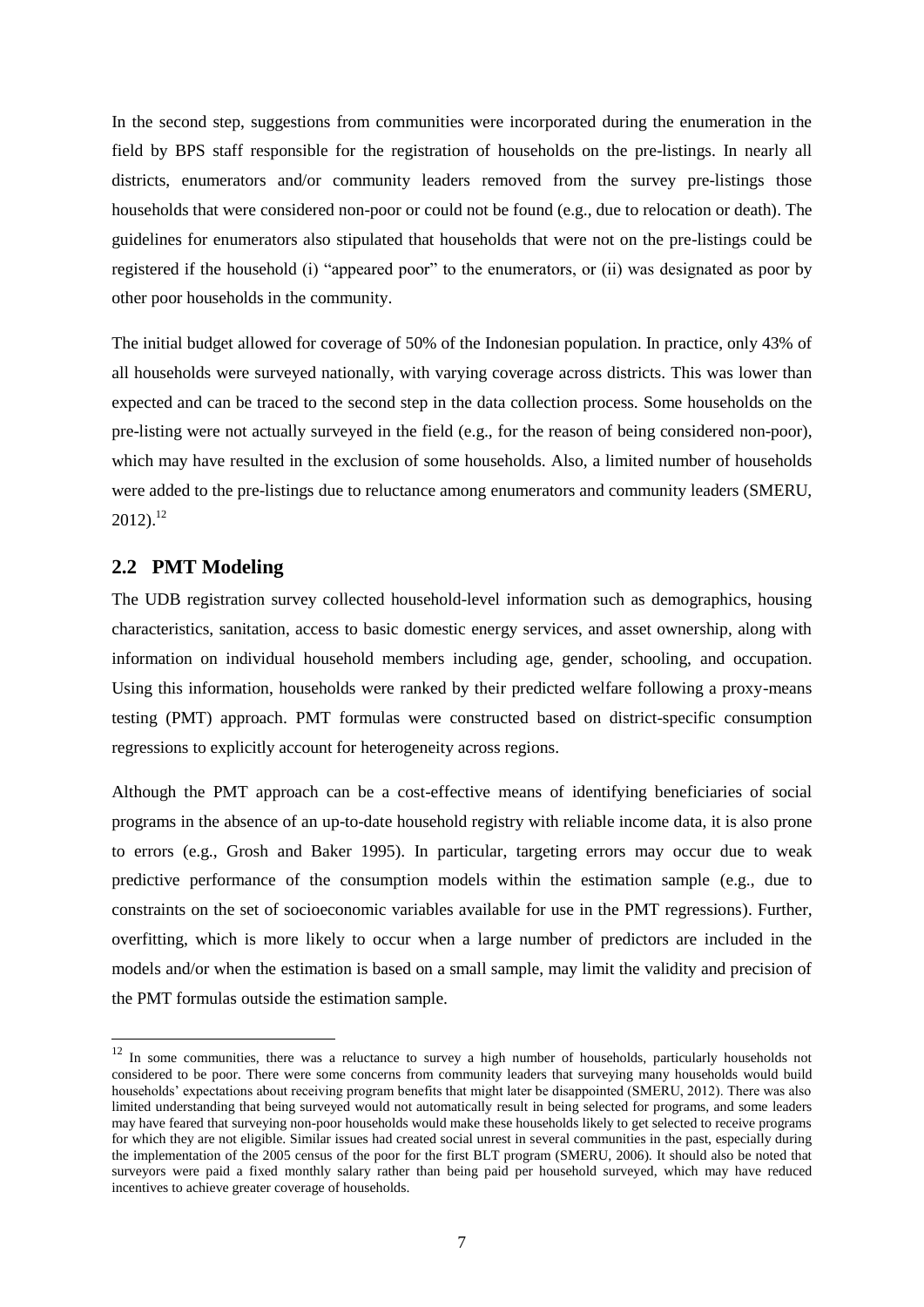In the remainder of the paper, we investigate the overall accuracy of Indonesia's targeting database of 25 million households established through the data collection and PMT classification stages described above.

### **3 The Indonesian Household Socio-Economic Survey (SUSETI)**

Targeting accuracy is measured based on the discrepancy between intended and actual recipients, i.e., who is poor (often based on household expenditures) and who is receiving government benefits. Evaluations of targeting accuracy commonly use data on both of these key indicators from a single survey (see, e.g., Coady et al. 2004). As a result, many evaluations rely on households to self-report whether or not they receive benefits rather than using more reliable albeit typically unavailable administrative data. Building upon Coady and Parker's (2009) innovative evaluation of targeting effectiveness in Mexico, we evaluate the UDB's targeting performance using actual administrative data on household eligibility status for government social programs, which we compare to data on their expenditures. Relying on administrative data from the UDB allows a better understanding of what happens at the multiple stages of the targeting process before benefits are delivered to households, including the decision of which potentially poor households should be surveyed, as well as the process of estimating their socioeconomic status based on the data collected.

We use data from the Indonesian Household Socio-Economic Survey (known as SUSETI), rather than the nationally representative SUSENAS, given that the former could be linked to administrative data from the UDB and contains detailed information on household living conditions. In this section we first present the SUSETI, which was collected by an independent survey firm, before comparing the socioeconomic characteristics of SUSETI households registered in the UDB, and those not included.

### **3.1 The SUSETI and Its Link with the Unified Database**

1

The SUSETI sample comprises  $5,682$  households<sup>13</sup> located in 600 villages spread across 6 districts in the provinces of Lampung (Central Lampung and Bandar Lampung districts), South Sumatra (Ogan Komering Ilir and Palembang districts), and Central Java (Wonogiri and Pemalang districts). The provinces were selected to represent a wide range of Indonesia's diverse cultural and economic geography, and the 6 districts were selected among areas where the Indonesian conditional cash transfer program (known as PKH) was to expand in  $2011$ .<sup>14</sup> In one randomly selected hamlet/neighborhood (known as RT) within each of the 600 villages, the SUSETI questionnaire was

 $13$  The survey initially included 5,998 households, but there is an attrition of about 5% (or 316) original households between the baseline and end line waves. We focus in the paper on the 5,682 households surveyed in both waves. Attritors do not systematically differ from non-attritors along baseline characteristics used in SUSETI and in the UDB to construct PMT. Results available upon request.

<sup>&</sup>lt;sup>14</sup> For more detailed information on the design and sampling of the survey, which was originally collected to compare different targeting methods in a high-stakes experiment, see Alatas et al. (2013a, b).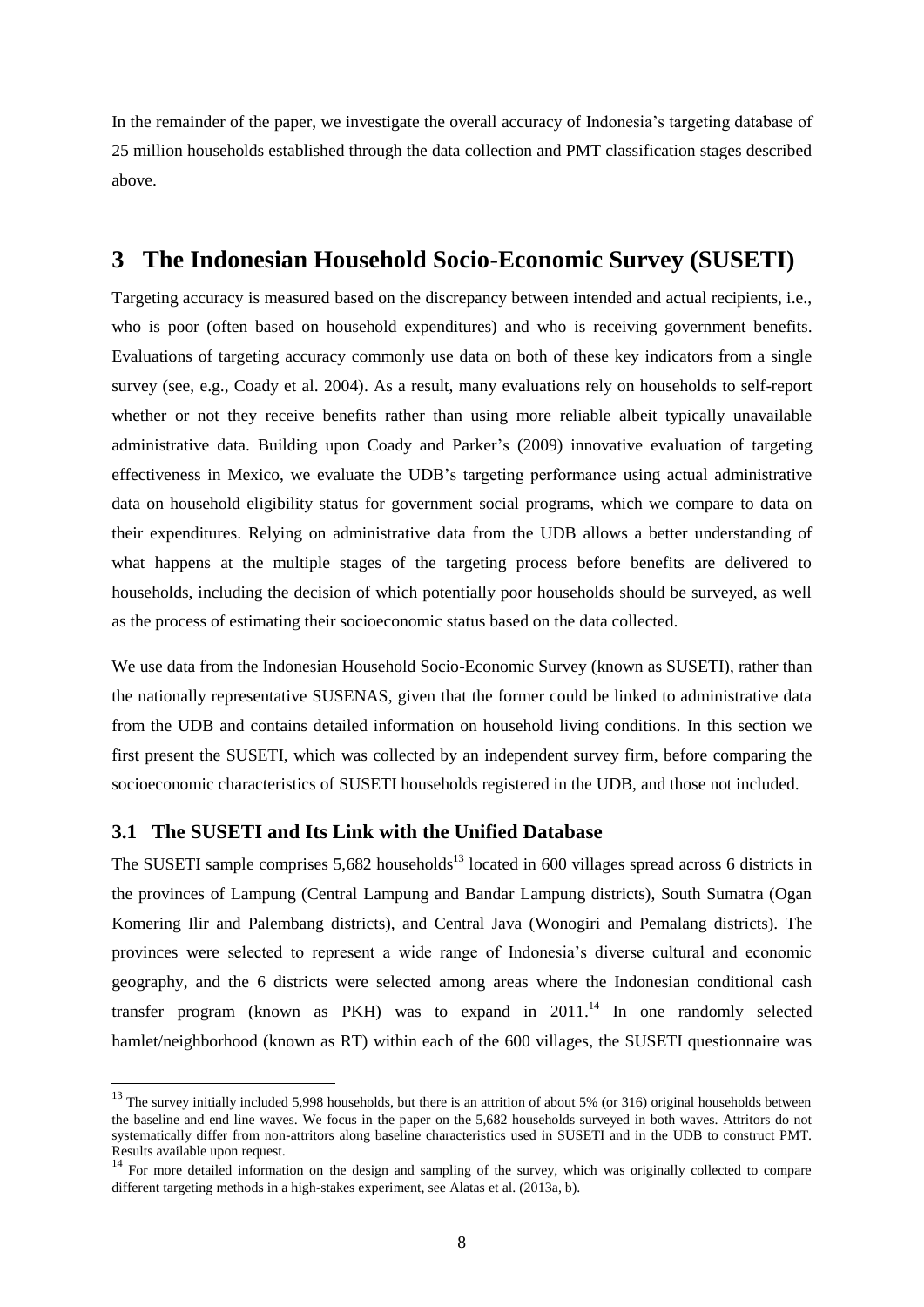administered to nine households randomly selected among those that met the PKH demographic eligibility criteria of having an expectant mother or at least one child under the age of sixteen.<sup>15</sup> A longer version of the same questionnaire was also used to collect data from each neighborhood head.

The SUSETI comprises a baseline, collected in March 2011, and an endline, following the same households, collected in February 2012. Given the purposes of this study, we use the baseline data since it includes a more comprehensive set of socioeconomic variables and because the survey was administered closer to the July-August 2011 timing of the data collection for the UDB.<sup>16</sup>

Although the SUSETI sample is not statistically representative of the whole country (or even the given districts), it has several unique features that make our results internally valid in terms of our primary goal of evaluating and decomposing the targeting performance of the UDB. First, the survey incorporated a rigorous matching process to enable the identification of households registered in the UDB. We conducted desk-based matching using the names and addresses of household heads and spouses, and the matching results were also verified in the field.<sup>17</sup> The field-based verification process makes "false positive" matches very unlikely, but a small number of "false negative" matches may exist (i.e., SUSETI households who are also in the UDB but the match was not detected), due to the difficulty in recognizing different versions of names. The expected effects of such potential undermatching would be to slightly inflate the estimated errors of exclusion and to slightly deflate estimated errors of inclusion.

A second important feature of the SUSETI is the availability of information on receipt of Indonesia's main social protection programs (Raskin, Jamkesmas and BLT) prior to the establishment of the UDB. These programs relied in the past on different methods of identifying beneficiaries, such as using previous censuses of the poor (BLT) and/or nominations from community leaders. This allows us to compare the performance of the centralized UDB targeting registry, with more ad hoc (baseline) targeting approaches. We are therefore able to evaluate the change in targeting accuracy for programs transitioning to using the UDB. $^{18}$ 

<sup>15</sup> According to nationally representative household survey data from 2010 (*Susenas*), within the entire Indonesian population, about two-thirds of households have at least one child aged below sixteen.

An additional reason for using the baseline data is that the survey was administered before the government conducted any socialization or targeting for PKH, while the endline was administered after the PKH program started. Thus, we avoid using the consumption data in the endline as it may potentially reflect non-random shocks associated with the PKH program.

<sup>17</sup> Before the SUSETI endline survey was conducted, a listing of all households to be surveyed was constructed based on baseline respondents. This list was electronically matched with the UDB using household characteristics such as the addresses and names of the household head and spouse. This list was also matched with the enumeration pre-listing, in order to identify households that were initially on this list but that were not registered in the UDB. During the endline survey fielding, enumerators and community leaders were asked to verify that the electronic matches were correctly identified. They were also asked to manually identify any other matches not yet identified by comparing the SUSETI listing with the UDB registry.

<sup>&</sup>lt;sup>18</sup> At the time of the fielding of the SUSETI (and matching with the UDB), in early 2012, the UDB had not yet been used for targeting purposes. However, it was known which households were to be included in the beneficiary lists from the UDB provided to these programs, based on their PMT score rankings.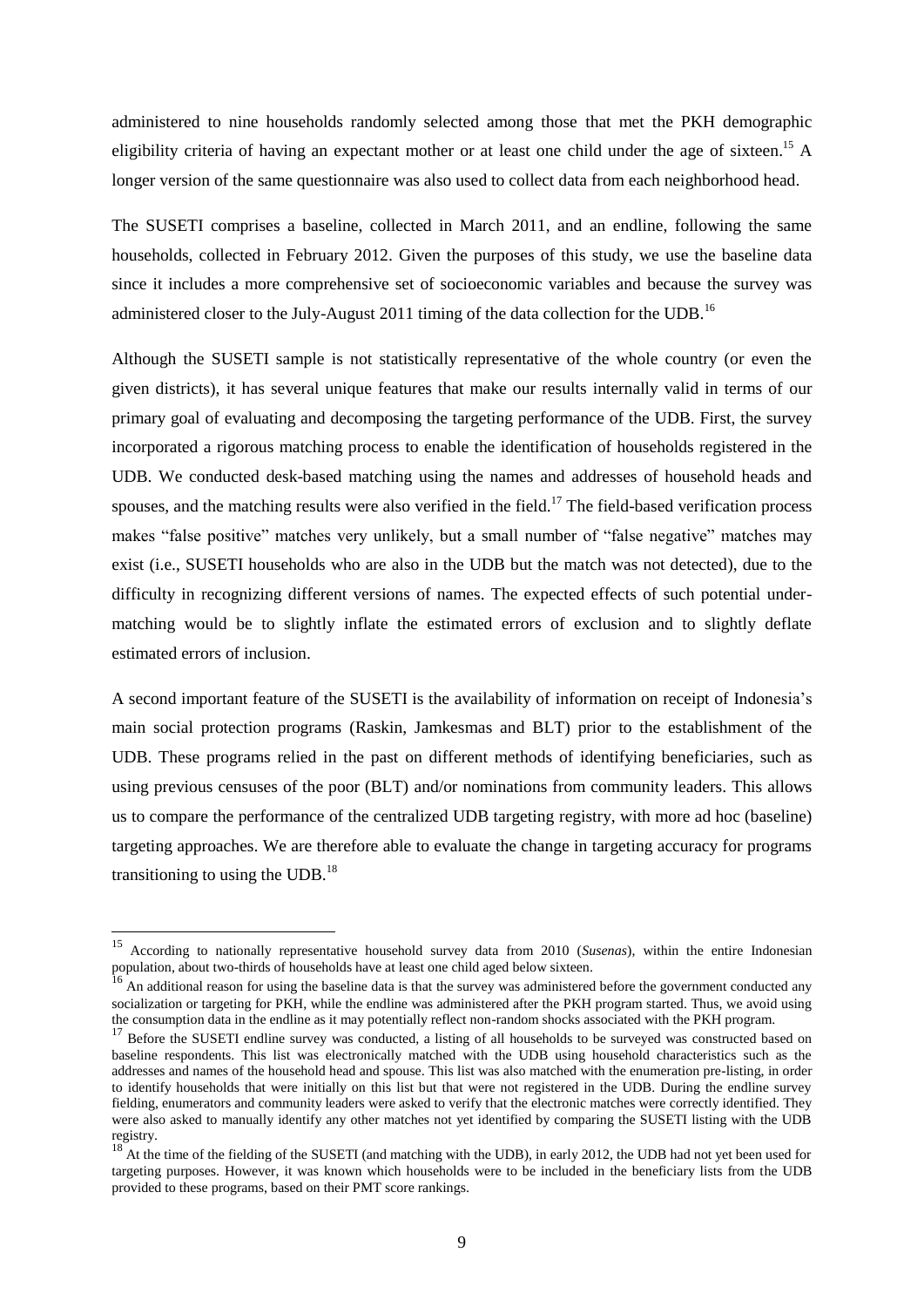The SUSETI also includes all the indicators used to calculate households' PMT scores in the UDB. This allows simulating the PMT process used in Indonesia under the hypothetical scenario of all households having been surveyed for inclusion in the UDB, rather than only the subset of households expected to be poor. We are thus able to distinguish between targeting errors that are due to "enumeration errors", i.e. poor households not registered in the UDB, and those associated with the PMT estimation process.

Finally, the SUSETI contains other types of information relevant to identifying determinants of targeting errors such as households' participation in the community, difficult-to-observe assets and exposure to shocks. The survey component administered to the head of each hamlet/neighborhood also collects information on community-level characteristics such as its geographic remoteness, the mode of selection of the head and his/her social networks with other community members.<sup>19</sup>

|                       |            | <b>Total Population</b> | Share in UDB |            | <b>SUSETI</b> sample | Share in UDB |
|-----------------------|------------|-------------------------|--------------|------------|----------------------|--------------|
| District              | <b>UDB</b> | All                     | $(\% )$      | <b>UDB</b> | All                  | (%)          |
| Central Lampung       | 58,576     | 132,554                 | 44           | 739        | 1408                 | 52           |
| <b>Bandar Lampung</b> | 81,003     | 223,730                 | 36           | 215        | 459                  | 47           |
| Ogan Komering Ilir    | 82,110     | 226,705                 | 36           | 344        | 1056                 | 33           |
| Palembang             | 53,693     | 149,010                 | 36           | 380        | 826                  | 46           |
| Wonogiri              | 50,040     | 138,369                 | 36           | 276        | 984                  | 28           |
| Pemalang              | 121,031    | 211,100                 | 57           | 490        | 949                  | 52           |
| All                   | 446,453    | 1,081,468               | 41           | 2444       | 5682                 | 43           |

**Table 1**: Results of Dataset Matching: Share of UDB households in the total population and in the SUSETI.

*Notes*: This table shows the percent of PKH-eligible households, i.e. households with children aged below 16, registered in the UDB, comparing UDB/Susenas data with SUSETI data for the six sample districts. The first group of columns shows the total number of households with children aged below 16 recorded in the UDB ('UDB' column) and in the full population from Susenas 2010 data ('All' column). The second group of columns shows the number of households from the SUSETI data successfully matched with the UDB administrative data ('UDB') and the total number of households in SUSETI ('All').

Table 1 shows the results of the matching process used to determine which households from the SUSETI survey are registered in the UDB. Overall, 41 percent of the PKH eligible population in the SUSETI districts is registered in the UDB. In the SUSETI, out of the 5,682 households surveyed, 2,444 or 43 percent are registered in the UDB.<sup>20</sup> Given regional variation in rates of poverty and vulnerability, this percentage differs across districts, from 28 percent of the SUSETI sample in Wonogiri to 52 percent in Central Lampung and Pemalang. Overall, though, the high correlation in the shares of the population registered in the UDB in the SUSETI sample and in the total population

 $19$  RT are neighborhood associations with all households registered to be living in the areas as members. By law, RT are meant "to help smooth the execution of duty in administration, development and social activities at the village and town level." (Kurasawa 2009)

<sup>&</sup>lt;sup>20</sup> The SUSETI was also matched with the enumeration pre-listings, and an additional 1,048 households that were removed from these pre-listings, and are therefore not registered in the UDB, were identified.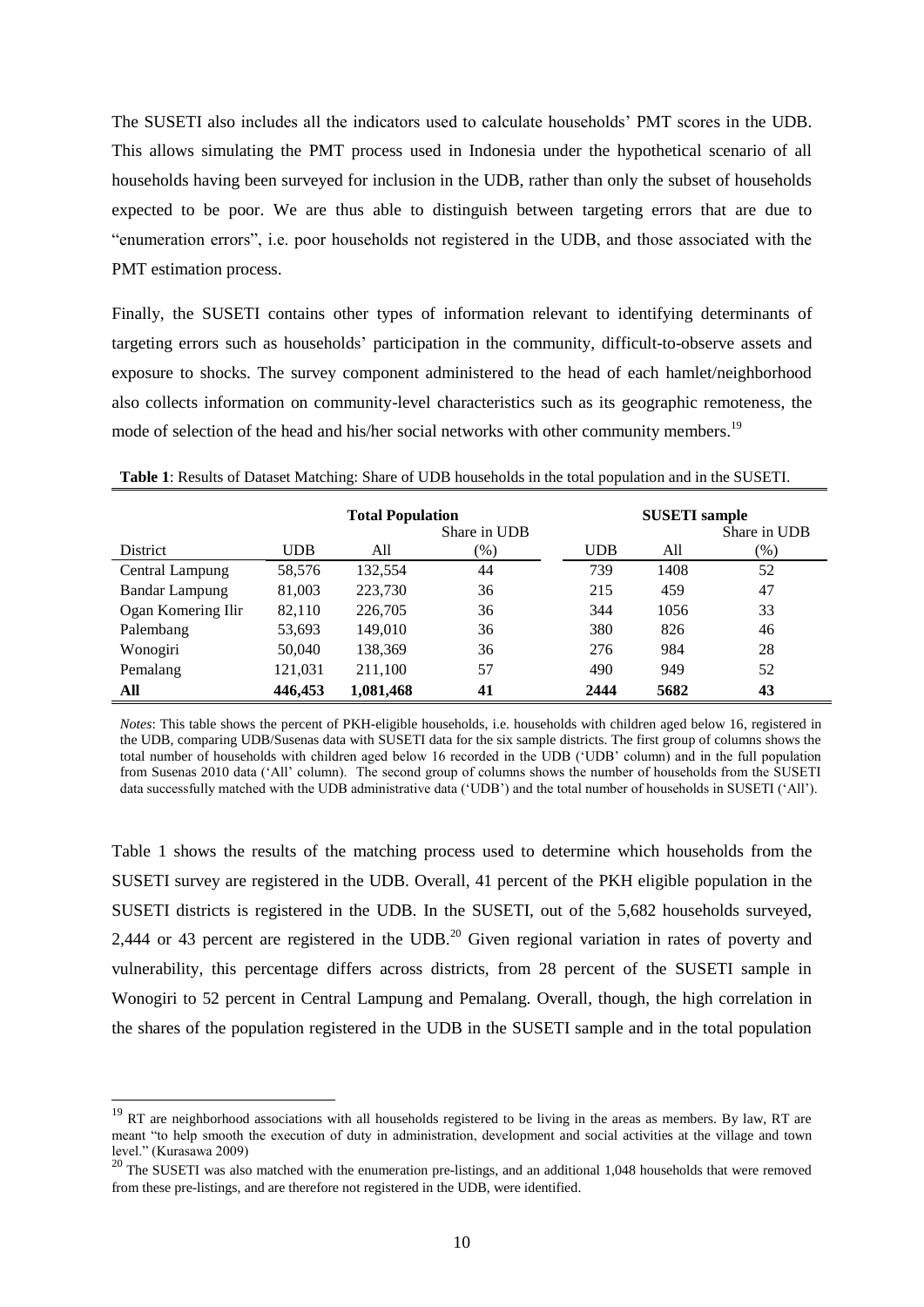increases confidence in the accuracy of the matching exercise, which is important to ensuring valid estimates of targeting errors in the UDB.<sup>21</sup>

### **3.2 Comparison of UDB-Registered and Non-Registered Households**

Table 2 provides an initial glimpse into the UDB's performance in reaching the poorest households, with a comparison of the socioeconomic characteristics of SUSETI households registered in the UDB and those not included ('non-UDB'). Households registered in the UDB appear significantly poorer, with monthly per capita expenditure levels 1.4 times lower on average than those of non-UDB households. Compared to non-UDB households, UDB households tend to have significantly more family members and children. UDB household heads also have about two fewer years of schooling, and fewer among them are male and working, compared to non-UDB household heads.

|                                                   | All<br>households | <b>UDB</b> | non-UDB | t-stat      |
|---------------------------------------------------|-------------------|------------|---------|-------------|
| <b>Demographic Characteristics</b>                |                   |            |         |             |
| Household size                                    | 4.8               | 4.9        | 4.6     | $-6.03***$  |
| Number of children aged 0-15 years                | 1.7               | 1.8        | 1.6     | $-7.36***$  |
| Household head aged                               | 44.4              | 44.1       | 44.5    | 1.28        |
| Male household head                               | 0.95              | 0.93       | 0.95    | $2.50**$    |
| Household head schooling years                    | 6.9               | 5.9        | 7.7     | $16.84***$  |
| Household head works                              | 0.93              | 0.92       | 0.94    | $2.15**$    |
| Household head works in agricultural sector       | 0.45              | 0.46       | 0.44    | $-1.79*$    |
| (Baseline) household expenditures per capita, IDR | 575,766           | 471,443    | 654,499 | $16.54***$  |
| <b>Receipt of Social Assistance Programs</b>      |                   |            |         |             |
| Raskin subsidized rice                            | 0.80              | 0.92       | 0.71    | $-19.59***$ |
| Jamkesmas health waiver program                   | 0.44              | 0.59       | 0.33    | $-20.19***$ |
| BLT unconditional cash transfer in 2008           | 0.40              | 0.58       | 0.26    | $-25.44***$ |
| Raskin, Jamkesmas & BLT 2008 simultaneously       | 0.26              | 0.41       | 0.15    | $-23.30***$ |

**Table 2**: Socioeconomic Characteristics of UDB and non-UDB Households in the SUSETI

*Notes:* This table reports averages for all households in the SUSETI followed by a breakdown for households in the UDB and not in the UDB. Cells with values less than one are variables reporting a proportion. Per capita expenditures are nominal *Rupiah* values as reported in the baseline survey. The t-stat is based on a two-sided test for difference in means between the two groups. Stars indicate significance at the 1% \*\*\*, 5% \*\*, and 10% \* level.

Table 2 also shows that UDB households are more likely than non-UDB households to have previously received benefits from any of the national social protection programs distributed prior to

-

 $21$  Matching rates in the urban districts of Bandar Lampung and Palembang appear relatively higher than the share of the population registered in the UDB, suggesting that there may be local-level characteristics that affect the matching rate. However, we obtain similar results to Table 1 when considering district-specific average village shares of UDB households in the population and in the SUSETI sample.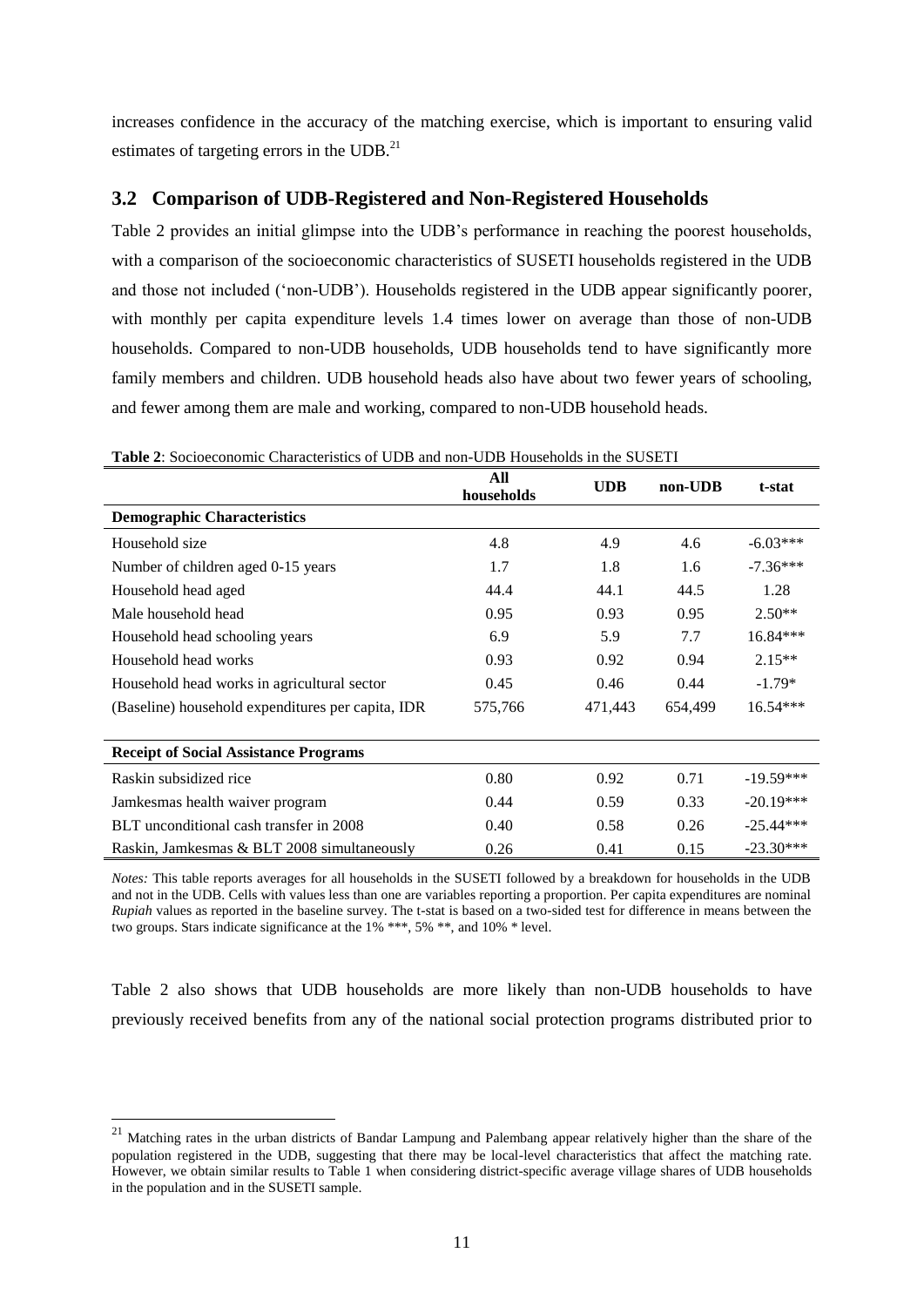the implementation of the UDB.<sup>22</sup> For the BLT cash transfer program distributed in 2008, 58 percent of UDB households report to have been recipients compared to 26 percent of non-UDB households, and the figures are similar for the Jamkesmas health fee waiver program (59 percent and 33 percent, respectively). For the Raskin subsidized rice program, 92 percent of UDB households report to have received benefits compared to 71 percent of non-UDB households.<sup>23</sup> UDB households appear also more likely to have receive the three programs simultaneously, 41 percent, compared to non-UDB households, 15 percent.

The finding that UDB households are poorer than non-UDB households is further supported in Figures 1a and 1b, which provide indication of the targeting performance of UDB. Figure 1a confirms the findings of Table 2 in showing that UDB households are on average poorer than non-UDB households. However, there appears to be a rather large overlap in the consumption distributions, suggesting that a sizable share of poor households is not in the UDB.<sup>24</sup> Figure 1b plots the probability of being in the UDB against per capita consumption and shows a clear inverse relationship. Households with the lowest consumption levels have a probability of more than 60 percent to be in the UDB, while this probability is below 20 percent for households with the highest consumption levels. In theory, these probabilities would ideally be 100 percent and 0 percent, respectively. However "perfect targeting" performance is impossible in practice. We turn now to investigate how the expected UDB targeting outcomes fare with respect to baseline benchmarks for the three major social assistance programs.



 $22$  Note that since the SUSETI data was collected before any of these social programs had begun to use the UDB for selecting beneficiaries, these baseline figures indicate numbers of previous beneficiaries entering into the UDB and do not show the UDB's anticipated effects on program targeting outcomes, which are explored later.

-

<sup>&</sup>lt;sup>23</sup> It is notable that the average numbers of households reporting to receive each program appear to be quite high, given that each of these programs aims to cover about 20 to 30% of households on average nationally. This could reflect either specificities of the SUSETI sample or the dilution of program benefits. For Raskin for instance, there is evidence that the fixed allocations of 15 kilograms of subsidized rice normally targeted to poor households are often distributed more widely, including among the entire community (SMERU 2008). World Bank (2012) also finds using the nationally representative *Susenas* that 50, 30 and 27% of households report receiving respectively Raskin, Jamkesmas and BLT.

<sup>&</sup>lt;sup>24</sup> Note that there may be measurement error affecting the spread of the consumption distribution.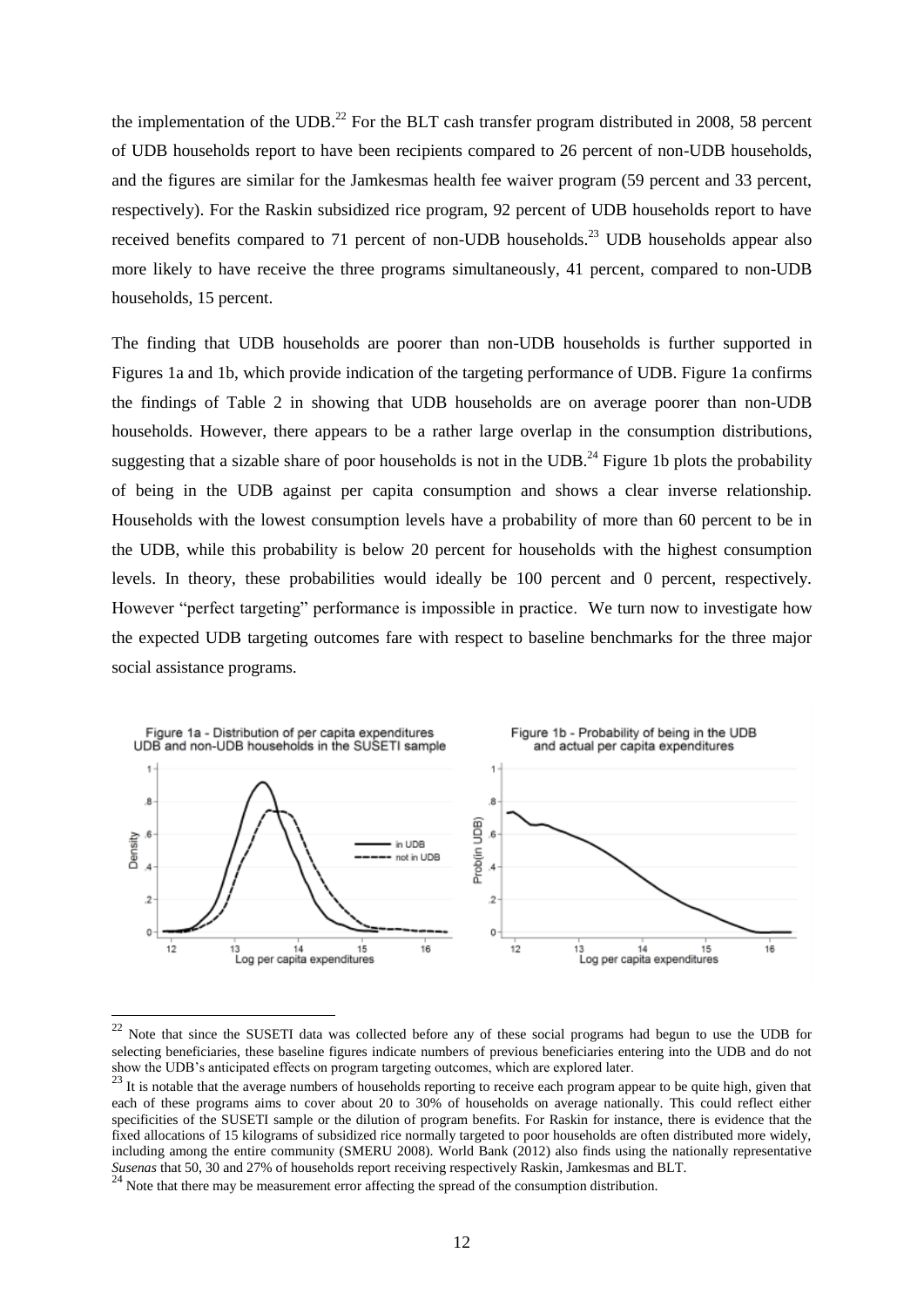*Notes*: Figure 1(a) plots the kernel density of log household expenditures per capita separately for SUSETI households registered (not registered) in the UDB. Figure 1(b) plots the local linear probability of being in the UDB against log expenditures.

## **4 Evaluating the Targeting Performance of the UDB**

In this section, we analyze in greater depth the targeting performance of the UDB, taking advantage of the matched SUSETI-UDB data. Section 4.1 explains the methodology used to assess baseline and expected targeting accuracy of social programs in Indonesia. Section 4.2 presents the UDB targeting performance. Section 4.3 takes the analysis further by disentangling errors resulting from the enumeration process and PMT classification errors.

### **4.1 Methodology for Assessing the Targeting Accuracy of the UDB**

A large literature examines different measures and methodologies for estimating targeting accuracy (see Coady et al. 2004 for a review). Commonly used measures of targeting outcomes include undercoverage and leakage (Cornia and Stewart 1995), the distributional characteristic (Coady and Skoufias 2004), and the Coady-Grosh-Hoddinott measure (Coady et al. 2004). In this paper, we use undercoverage and leakage as our main measures of targeting outcomes, in line with most of the literature. Undercoverage, or exclusion error, is defined as the share of households below a given poverty threshold that are not receiving program benefits. We consider more specifically two thresholds, and define *undercoverage* using the 30<sup>th</sup> percentile of household actual (adjusted) per capita consumption in the SUSETI sample, and *severe undercoverage* using the 10<sup>th</sup> percentile.<sup>25</sup> Conversely, leakage, or inclusion error, is defined as the share of households that are above a given threshold and yet receive benefits. Similar to undercoverage, we use two thresholds, and define *leakage* using the  $60<sup>th</sup>$  percentile, and *severe leakage* using the  $80<sup>th</sup>$  percentile of the adjusted per capita consumption distribution. Key results are robust to alternative thresholds.

As described earlier, we assess the targeting performance of the UDB against the baseline targeting performance of the main social assistance programs (Raskin, Jamkesmas and BLT). More specifically, we consider the performance expected from the use of lists of eligible beneficiaries from the UDB. Focusing on pre-determined eligibility based on the UDB rather than on reported receipt of benefits allows us to emphasize the potential for the newly established UDB to improve targeting outcomes, setting aside other program implementation issues that may affect benefit delivery. However, some discrepancy between the expected and actual UDB targeting errors may occur depending on the degree of compliance with the beneficiary lists extracted from the UDB in the field. For Jamkesmas and BLT, the amount of discrepancy is expected to be relatively small since eligibility

<sup>&</sup>lt;sup>25</sup> These levels correspond closely to the thresholds used by the Indonesian government to determine eligibility for its main social assistance programs; BLT, Jamkesmas and Raskin all cover roughly the poorest 30% of households in the country, while the eligibility threshold for PKH is close to the poorest 10%.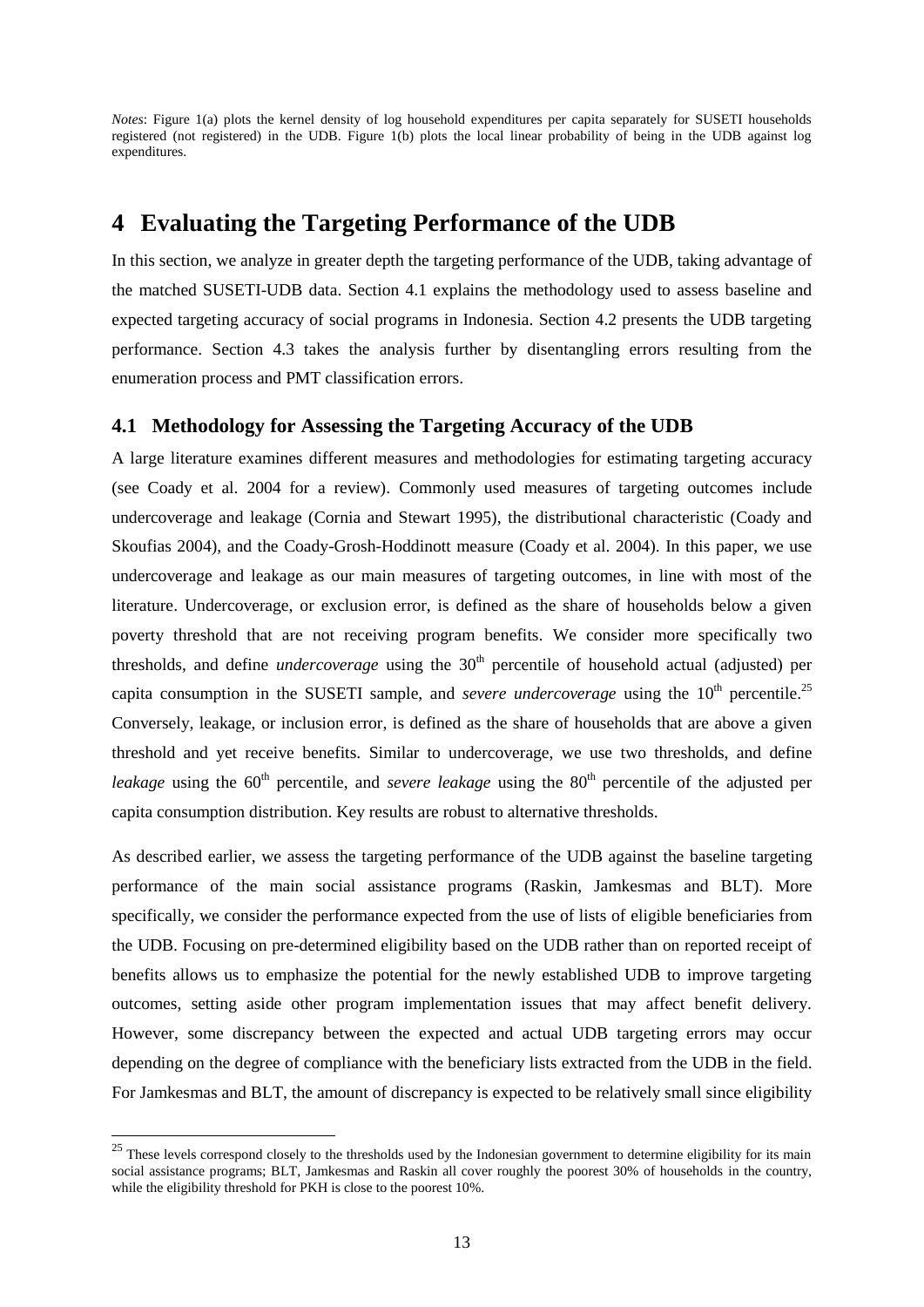cards were printed directly based on the UDB. For Raskin, more discrepancy is anticipated between expected and actual targeting outcomes due to the longstanding community practice of sharing rice benefits across nominally eligible and ineligible households.<sup>26</sup>

Baseline targeting errors are calculated by comparing reported program receipt to household per capita consumption. Expected UDB targeting errors are calculated by comparing, for households registered in the UDB, actual per capita consumption (from SUSETI) with the PMT scores (from the UDB) used to produce beneficiary lists based on each program's eligibility threshold. Any household in the SUSETI sample not found in the UDB through the matching process is considered to be a nonrecipient.

The comparison of baseline and expected UDB targeting errors (undercoverage and leakage) reveals the change in targeting performance due to the transition of the programs to using the UDB for beneficiary selection. Switching to the UDB implies changes not only in which households will receive program benefits but also in the total number of beneficiaries (i.e., program coverage). Therefore, we first present standard undercoverage and leakage measures to assess the overall change in targeting performance between baseline and with the UDB. We then isolate the change expected solely from beneficiary identification using the UDB lists by computing UDB undercoverage and leakage at an unchanged (baseline) coverage level.

Lastly, we also address a notable limitation of standard undercoverage and leakage measures (see, for example, Coady and Skoufias 2004; Coady et al. 2004), which weight equally all households regardless of their position in the consumption distribution. For instance, when measuring undercoverage for a program intended to cover the poorest three deciles of the consumption distribution, no distinction is made between the exclusion of a household in the poorest 5 percent and that of a household in the  $29<sup>th</sup>$  percentile, even though from a welfare perspective, excluding the former represents a more serious error. We therefore also present the expected incidence of benefits across all consumption deciles to provide a more detailed assessment of the distributional performance of the UDB.

### **4.2 Results: UDB targeting performance**

-

In this section, we evaluate the overall targeting performance of the UDB through the changes in targeting accuracy that can be expected from the transition of the three main Indonesian social assistance programs to using the UDB. Column (1) of Table 3a shows that at baseline, 80%, 44%, and 39% of all SUSETI households report having previously received Raskin, Jamkesmas, and BLT

<sup>&</sup>lt;sup>26</sup> One of the objectives of establishing the UDB is to reduce benefit dilution which decreases significantly the share of benefits received by the target population. Raskin beneficiaries, for instance, purchased on average 3.8 kilograms of rice monthly, instead of the intended 15 kilograms, "due to community-level sharing of benefits by non-target households" (World Bank 2012).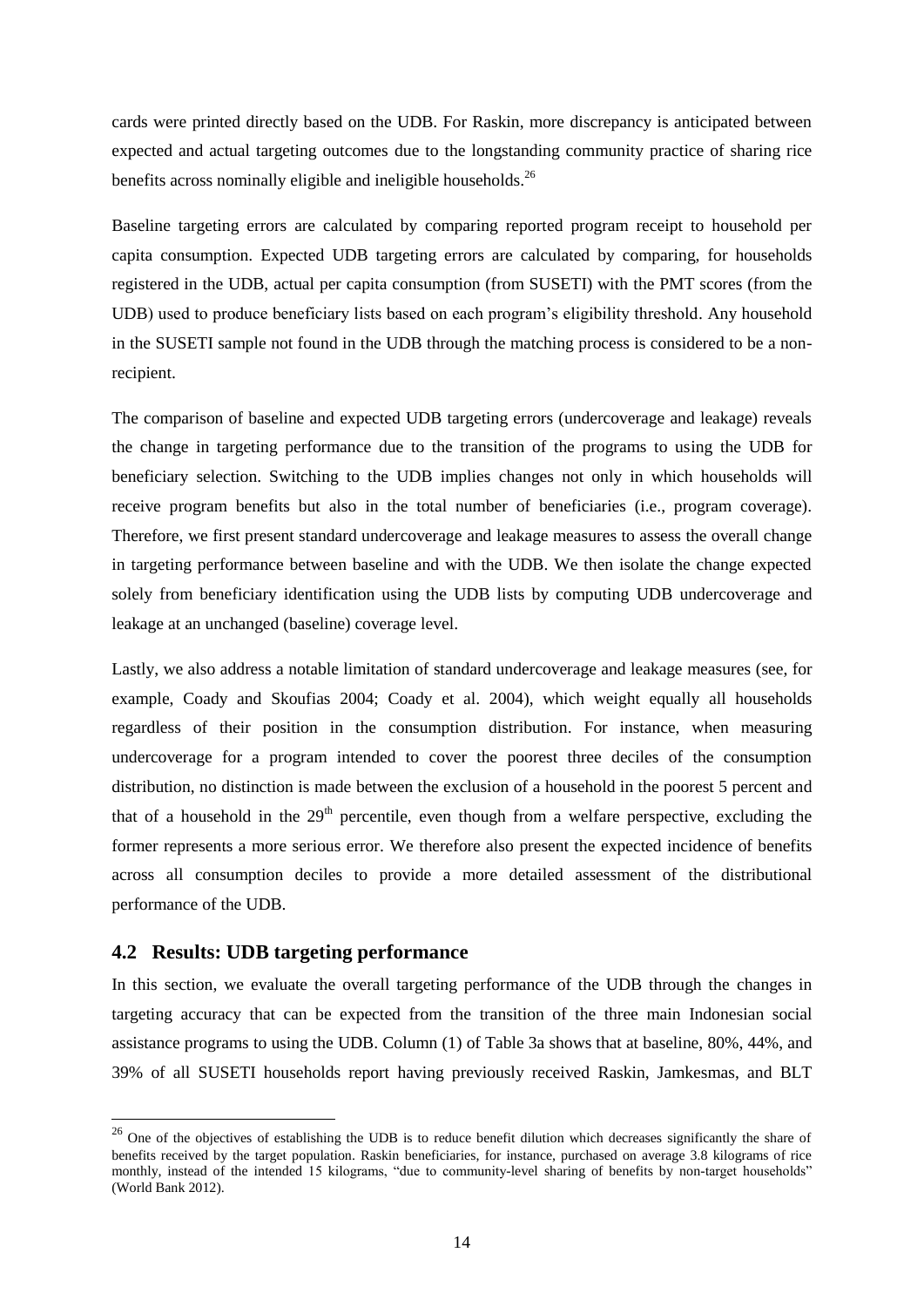respectively. Compared to Jamkesmas and BLT, Raskin's substantially higher coverage levels lead to (i) very low baseline undercoverage: less than 11% of the poorest three deciles have not received the subsidised rice benefits and (ii) high leakage: 74% of the richest four deciles have received benefits. Jamkesmas and BLT have similar baseline targeting errors, with leakage rates of 34% and 39%, respectively, and undercoverage rates of 45% and 51%. These patterns in targeting errors are in line with previous research analyzing the targeting performance of Indonesia's social protection programs before the establishment of the UDB (World Bank 2012).

|                           | (1)          | (2)              |
|---------------------------|--------------|------------------|
| <b>Targeting Measures</b> | Baseline (%) | Expected UDB (%) |
|                           |              |                  |
| Panel A: Raskin           |              |                  |
| Coverage level            | 80           | 31               |
| Leakage                   | 74.4         | 23.5             |
| Severe Leakage            | 66.7         | 16.4             |
| Undercoverage             | 10.9         | 54.0             |
| Severe Undercoverage      | 7.7          | 49.6             |
|                           |              |                  |
| <b>Panel B: Jamkesmas</b> |              |                  |
| Coverage level            | 44           | 33               |
| Leakage                   | 38.7         | 24.9             |
| Severe Leakage            | 32.5         | 17.4             |
| Undercoverage             | 44.9         | 52.6             |
| Severe Undercoverage      | 42.8         | 48.4             |
|                           |              |                  |
| <b>Panel C: BLT 2008</b>  |              |                  |
| Coverage level            | 39           |                  |
| Leakage                   | 34.2         |                  |
| Severe Leakage            | 27.0         |                  |
| Undercoverage             | 50.5         |                  |
| Severe Undercoverage      | 48.1         |                  |

Table 3a - Baseline and Expected UDB Program Targeting Accuracy

*Notes:* This table reports estimates of targeting errors, computed separately for the Raskin, Jamkesmas, and BLT 2008 programs. Leakage captures the fraction of the richest 60% of households that received the given program; severe leakage captures the fraction of the richest 20% that received the given program. Severe undercoverage captures the fraction of the poorest 10% that did not receive the given program; undercoverage captures the fraction of the poorest 30% that did not receive the given program. In all columns, households are ranked according to their adjusted household expenditures per capita at baseline. The definition of program receipt varies across columns. In column (1), program receipt is as reported by households in SUSETI. In column (2), program receipt equals one if the household's PMT score in the UDB places it within the pool of intended program recipients. For the BLT08, there is no expected UDB since the program is not implemented using the UDB at the time this analysis is undertaken.

Results presented in Column (2) of Table 3a show first that Raskin and Jamkesmas coverage levels decrease significantly with the UDB compared to baseline. This reduction in the number of beneficiaries automatically leads to an increase in undercoverage for both Raskin (from 11% to 54%) and Jamkesmas (from 45% to 53%). Another consequence of the expected decrease in coverage is that leakage to non-poor households is expected to decrease significantly with Raskin and Jamkesmas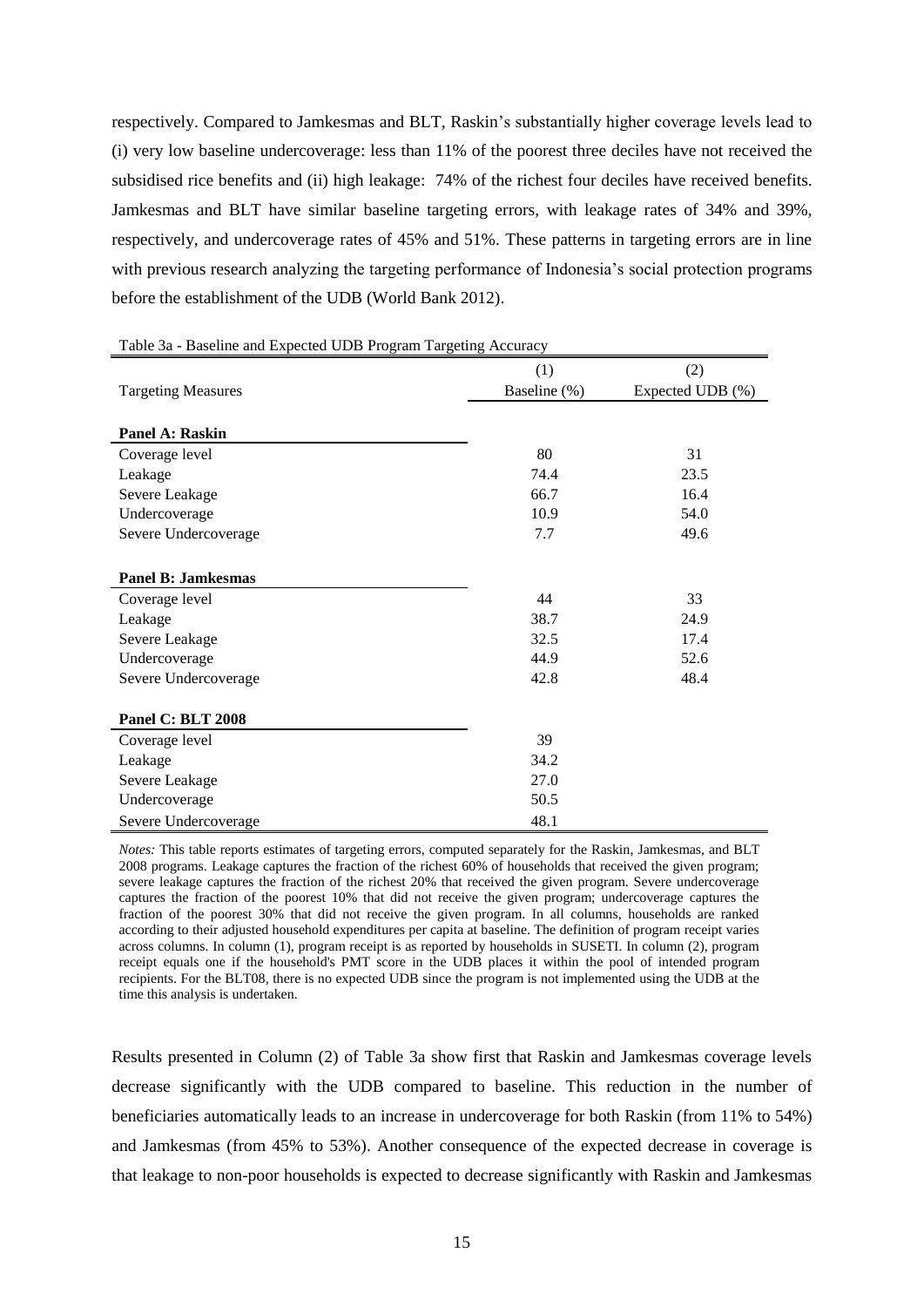using the UDB. These improvements are most apparent for Raskin, where the baseline leakage of 74% is expected to decrease by 50 percentage points with use of the UDB. For Jamkesmas, baseline leakage rates are expected to fall from 39% to 25%, and severe leakage even further from 33% to 17%, with use of the UDB.

Similar patterns are observed when focusing on the 'severe' measures of undercoverage and leakage listed in Table 3a, which are lower across all programs, at baseline and with the UDB.

The difference between baseline and expected UDB errors is difficult to interpret, given the substantial change in program coverage levels associated with the transition to using the UDB to select beneficiaries. It is therefore useful to keep coverage levels constant as an alternate way to assess the change in targeting performance expected from programs that transition to using the UDB. We do this using both baseline BLT 2008 and Jamkesmas UDB coverage levels, and identify households that would be eligible for a program with such coverage based on the UDB. We choose to match BLT 2008 coverage levels because previous research (World Bank 2012) indicates that the BLT 2008 has the highest targeting accuracy among the three social programs we consider, and thus using it as a benchmark provides the strictest possible test of the UDB's performance relative to baseline.<sup>27</sup> We also match Jamkesmas UDB coverage levels, which decrease by about 10 percentage points compared to baseline coverage levels, in order to provide an assessment of baseline selection mechanism and ensure that the change in targeting performance obtained with the UDB is not solely explained by decrease in coverage level.<sup>28</sup>

Results presented in Table 3b show that holding coverage levels constant, whether at BLT 2008 baseline or at Jamkesmas UDB-predicted levels, using the UDB to select beneficiaries leads to a decrease in both undercoverage and leakage compared to baseline beneficiary selection mechanisms. For the Jamkesmas program, using baseline selection mechanism to the same number of beneficiaries as predicted eligible by the UDB would increase leakage from 25% to 29%, and severe leakage from 17% to 24%, as shown in Column (1), Panel B of Table 3b. For the BLT program, as shown in Column (2), Panel C of Table 3b, using the UDB at constant baseline coverage levels would reduce undercoverage of the program from 51% to 48%, which, extrapolated, would correspond nationally to about 500,000 additional households from the poorest 30 percent receiving this program with the UDB compared to baseline. Severe undercoverage decreases from 48% to 44%, leading to the program covering nearly 250,000 more households from the poorest 10 percent with the UDB. This decrease in exclusion errors further suggests that the main reason for the increase in undercoverage

-

<sup>&</sup>lt;sup>27</sup> In addition, only 43 percent of SUSETI households are matched with the UDB, which is lower than Raskin and Jamkesmas baseline coverage levels, at 80 and 44 percent respectively.

 $2<sup>28</sup>$  For the Raskin program, as noted above, the longstanding practice of benefit sharing equally within communities makes it highly unlikely that a decrease in program coverage would lead to a decrease in the number of beneficiaries. In this case, it is expected based on existing evidence on the program implementation that the entire community would still receive benefits, albeit a smaller in smaller size.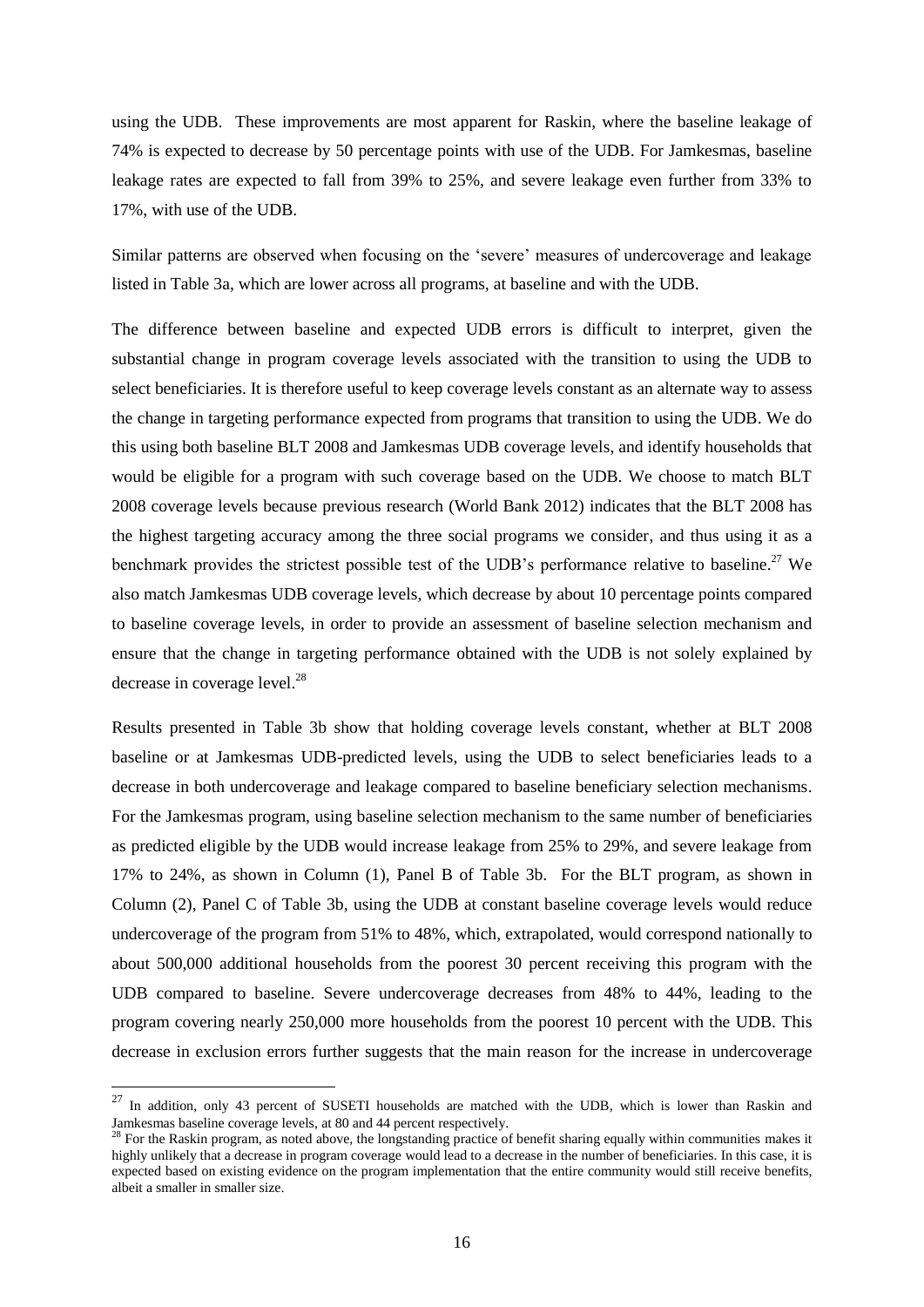expected with usage of the UDB for Raskin and Jamkesmas noted earlier in this section is the concurrent decrease in their coverage levels, compared to baseline. Leakage also decreases for this simulated BLT program from 34% to 32%. To summarize, holding coverage levels constant, the UDB is predicted to improve both undercoverage and leakage relative to baseline.

| Table 3b - Comparing Baseline and UDB Program Targeting Accuracy at the Same Coverage Levels |              |        |  |  |  |  |
|----------------------------------------------------------------------------------------------|--------------|--------|--|--|--|--|
|                                                                                              | (1)          | (2)    |  |  |  |  |
| <b>Targeting Measures</b>                                                                    | Baseline (%) | UDB(%) |  |  |  |  |
|                                                                                              |              |        |  |  |  |  |
| Panel B: Jamkesmas - actual UDB coverage levels and baseline beneficiary selection           |              |        |  |  |  |  |
| Coverage level                                                                               | 33           | 33     |  |  |  |  |
| Leakage                                                                                      | 28.9         | 24.9   |  |  |  |  |
| Severe Leakage                                                                               | 24.2         | 17.4   |  |  |  |  |
| Undercoverage                                                                                | 58.8         | 52.6   |  |  |  |  |
| Severe Undercoverage                                                                         | 57.2         | 48.4   |  |  |  |  |
|                                                                                              |              |        |  |  |  |  |
| Panel C: BLT 2008 - actual baseline coverage levels and UDB-based beneficiary selection      |              |        |  |  |  |  |
| Coverage level                                                                               | 39           | 39     |  |  |  |  |
| Leakage                                                                                      | 34.2         | 31.5   |  |  |  |  |
| Severe Leakage                                                                               | 27           | 24     |  |  |  |  |
| Undercoverage                                                                                | 50.5         | 47.7   |  |  |  |  |
| Severe Undercoverage                                                                         | 48.1         | 44.2   |  |  |  |  |

*Notes:* This table reports estimates of targeting errors at the same coverage levels, defined and computed separately for the Jamkesmas and BLT 2008 programs. In all columns, households are ranked according to their adjusted household expenditures per capita at baseline. The definition of program receipt varies across programs and columns. Jamkesmas: In column (1), program receipt is reconstructed for each decile using the share of households which reported to receive the program at baseline in SUSETI in each decile, applied to the number of households deemed eligible for the program based on the UDB. In column (2), program receipt equals one if the household's PMT score in the UDB places it within the pool of intended program recipients. BLT08: in column (1) program receipt is as reported by households in SUSETI. In column (2), the BLT08 program receipt is based on ranking the household PMT scores and taking all households with PMT scores up to the number of households reporting BLT08 receipt in SUSETI.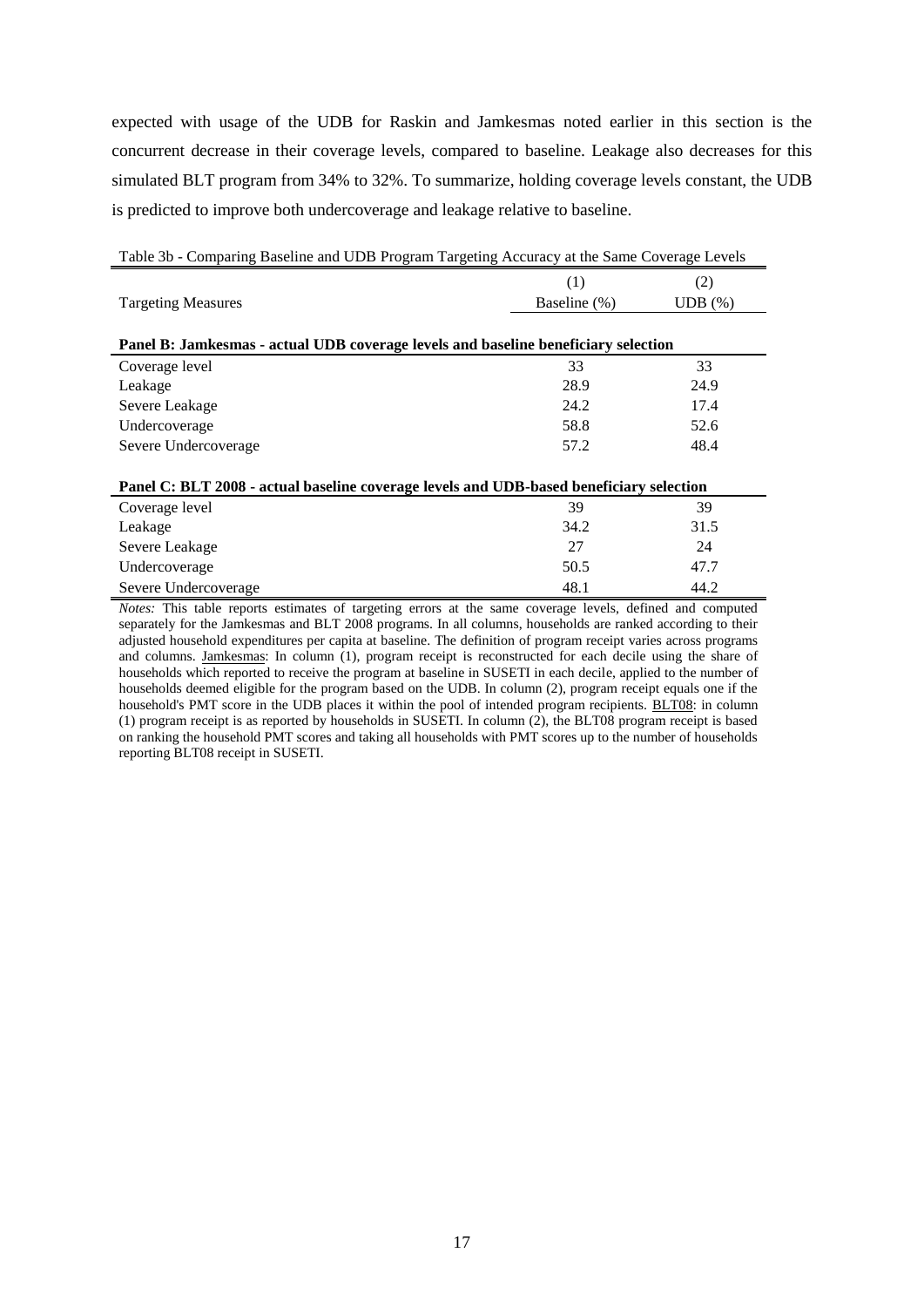

*Notes:* This figure shows the probability of receiving each program at baseline and with the UDB as a function of adjusted per capita expenditures, estimated using local linear regressions. Baseline program receipt and per capita expenditures are from the SUSETI. UDB program receipt is based on beneficiary lists from the UDB. For BLT, UDB program receipt is is based on ranking household PMT scores and taking all households with PMT scores up to the number of households reporting BLT 2008 receipt in the SUSETI.

We finally turn to the distribution of program receipt across household per capita consumption deciles. Figure 2 shows that targeting for all programs is rather progressive. At both baseline and with the UDB, a larger share of households from the poorest consumption deciles is receiving benefits from each program, compared to households from the richest consumption deciles. The graphs confirm that the UDB leads to an improvement in the targeting performance of the three main Indonesian social assistance programs. There is a considerable reduction in leakage with the UDB compared to baseline. The probability to receive benefits decreases faster as per capita expenditures increase with the UDB compared to baseline for all programs, despite the large decrease in coverage observed for Raskin and, to a lesser extent, for Jamkesmas. At a constant coverage level (for BLT), the difference is lower but remains significant. The difference in the slopes of the lines predicting the probability of receiving any of the three programs at baseline and with the UDB is positive and significant.<sup>29</sup> This implies that targeting using the UDB is more progressive than with the previous approaches to beneficiary selection used in Indonesia.

### **4.3 Disentangling Misenumeration and Misclassification**

As described earlier, targeting errors in the UDB can be attributed to two factors: (1) misenumeration, or undercoverage of poor households during the enumeration process, and (2) misclassification of

 $^{29}$  This is confirmed by the results of a Wald test, available upon request.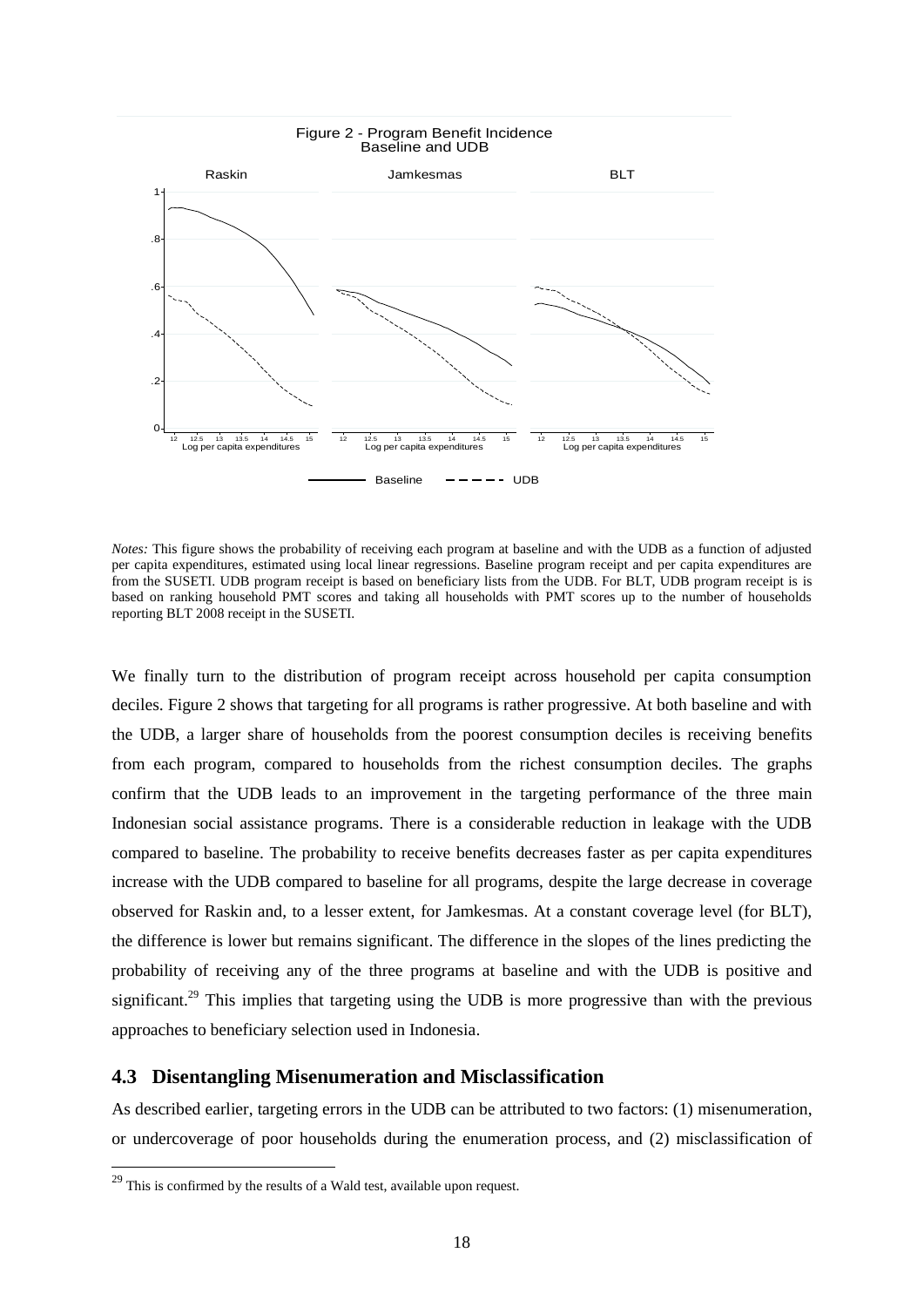households during the PMT modeling stage. In this section, we attempt to disentangle these two sources of errors, using 'reconstructed' PMT scores calculated for all households in the SUSETI sample, instead of focusing only on those matched households who are actually registered in the current UDB. This allows us to assess the performance of the UDB that would be observed if *all* households had been registered and scored in the UDB, rather than only surveying households expected to be poor (based on the pre-listings from poverty mapping and consultation with community members). By simulating outcomes under this census scenario, we are able to remove errors due to poor households not being enumerated and instead isolate the role of the PMT process in contributing to targeting errors.

We reconstruct PMT scores for all households in the SUSETI sample by applying the PMT algorithms used by UDB planners to the underlying PMT variables collected from each household in SUSETI. We then calculate targeting errors by comparing program eligibility status (based on the reconstructed PMT scores and on UDB-based coverage levels – see column (2) of Table 3a) against household expenditure rankings (from SUSETI).

Table 4 shows the improvement in targeting errors expected under this full census scenario relative to the UDB targeting errors presented earlier. More specifically, the measures presented in Table 4 are computed as the difference between the targeting errors presented in Columns (1) and (2) of Tables 3a and 3b and the ones obtained when assigning program receipt to all households with reconstructed PMT scores below the given program eligibility threshold, as a share of the expected UDB errors from Table 3a (Table 3b for BLT 2008):

$$
CP_U = \frac{U_{PMT_{UDB}} - U_{PMT_{SST}}}{U_{PMT_{UDB}}}
$$
\n
$$
\tag{1}
$$

Where  $U$  refers to the different measures of undercoverage and leakage used in the previous section;  $PMT_{UDB}$  refers to household eligibility status based on actual PMT scores from the UDB; and  $PMT_{SST}$  refers to eligibility status based on PMT scores reconstructed using the underlying PMT variables from SUSETI. A negative (positive) sign indicates a decrease (increase) in targeting errors if all households had been registered in the UDB. Both leakage and undercoverage rates in the UDB are projected to improve under this scenario across all programs by 11-17% and 13-17%, respectively. The improvements are even more striking for severe leakage and particularly severe undercoverage, with gains in the latter ranging from 27-36% across programs. In other words, it appears that expanding the number of households enumerated in the national targeting survey holds significant potential to improve targeting outcomes, particularly by reducing exclusion of the poor.

In Figure 3, we add the predicted probability of receiving program benefits based on the PMT scores reconstructed for all households using the data collected in SUSETI to the comparison of benefit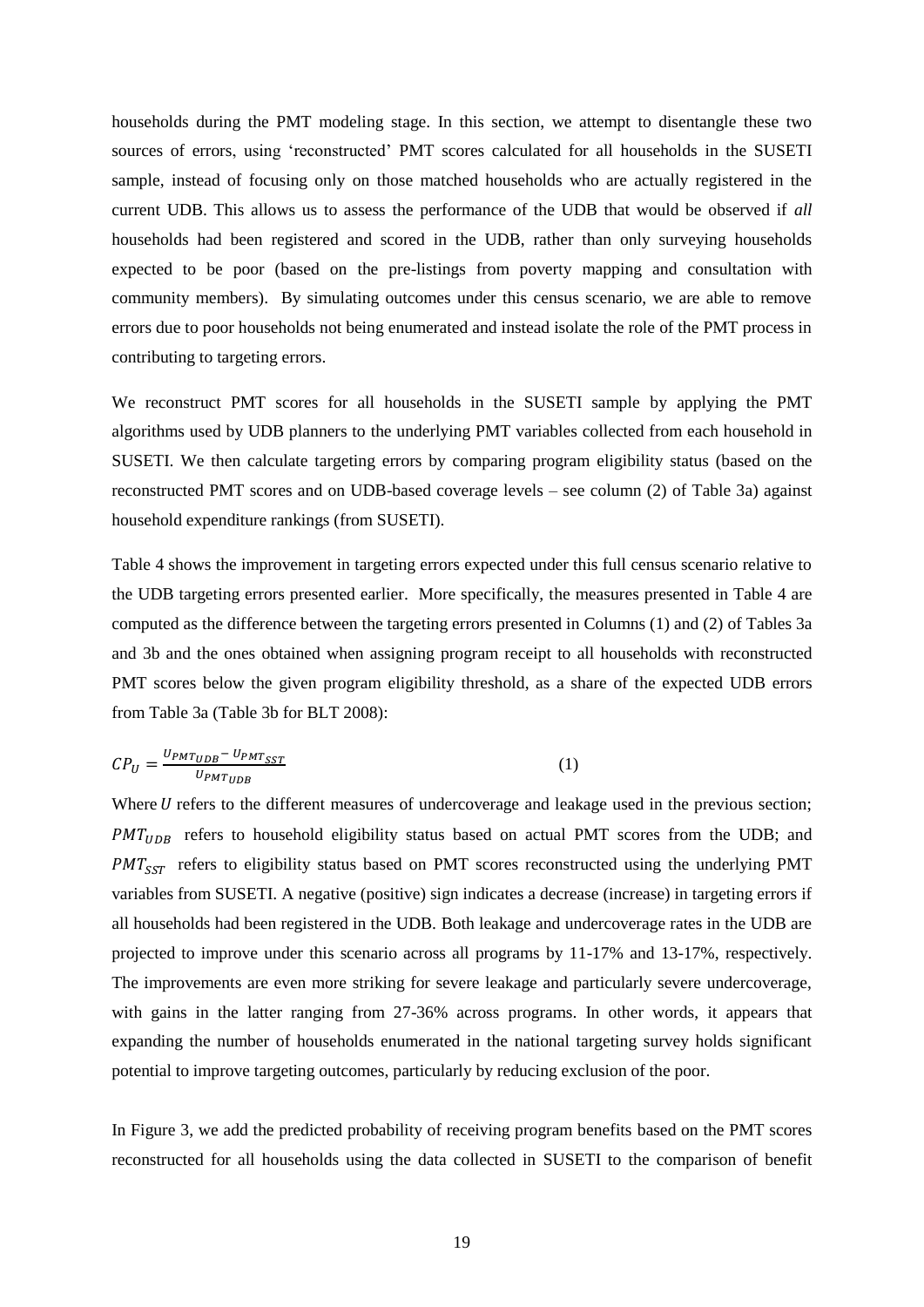incidence between baseline and UDB-based (for households registered in the UDB) program receipt presented in Figure 2. In line with results from Table 4, households from the poorest three consumption deciles have a higher probability of receiving program benefits when considering PMTspecific predictions for all SUSETI households, as opposed to UDB households only. The census scenario (reconstructed PMT scores) also leads to some improvements in leakage, as shown by the lower program receipt probability for households from the richest half of the population.

| <b>Targeting Measures</b> | <b>Full census</b><br><b>Expected UDB</b><br>enumeration<br>(%)<br>$(\%)$ |      | <b>Change in targeting</b><br>errors – census<br>compared to UDB<br>(%) |
|---------------------------|---------------------------------------------------------------------------|------|-------------------------------------------------------------------------|
|                           | (1)                                                                       | (2)  | (3)                                                                     |
| Panel A: Raskin           |                                                                           |      |                                                                         |
| Leakage                   | 23.5                                                                      | 19.6 | $-16.6$                                                                 |
| Severe Leakage            | 16.4                                                                      | 13.2 | $-19.5$                                                                 |
| Undercoverage             | 54.0                                                                      | 47   | $-13.0$                                                                 |
| Severe Undercoverage      | 49.6                                                                      | 36.1 | $-27.2$                                                                 |
| <b>Panel B: Jamkesmas</b> |                                                                           |      |                                                                         |
| Leakage                   | 24.9                                                                      | 20.9 | $-16.1$                                                                 |
| Severe Leakage            | 17.4                                                                      | 14.2 | $-18.4$                                                                 |
| Undercoverage             | 52.6                                                                      | 45.2 | $-14.1$                                                                 |
| Severe Undercoverage      | 48.4                                                                      | 33.5 | $-30.8$                                                                 |
| Panel C: BLT 2008         |                                                                           |      |                                                                         |
| Leakage                   | 31.5                                                                      | 27.9 | $-11.4$                                                                 |
| Severe Leakage            | 24.0                                                                      | 19.5 | $-18.8$                                                                 |
| Undercoverage             | 47.7                                                                      | 39.7 | $-16.8$                                                                 |
| Severe Undercoverage      | 44.2                                                                      | 28.5 | $-35.5$                                                                 |

Table 4: Expected Change in Targeting Accuracy with Full Census Enumeration

*Notes:* This table reports estimates of UDB targeting errors based on the PMT scores of households actually registered in the UDB (column 1), and on reconstructed PMT scores (from SUSETI variables) for all SUSETI households, i.e. simulating a scenario of full census enumeration (column 2). For column (2), program receipt equals one for all households with reconstructed PMT score rankings that fall below the number of households in SUSETI that are eligible for program receipt based on the UDB. The BLT08 eligiblity is based on the same procedure as in the previous table, i.e. on ranking the household PMT scores and taking all households with PMT scores up to the number of households reporting BLT08 receipt in SUSETI. Change (column 3) is calculated based on equation (1).

We use the results of this exercise to demonstrate the cost-effectiveness of expanding enumeration to cover the full population. It is estimated that, under a census scenario, households from the poorest three deciles would be more likely to receive Raskin and Jamkesmas by about 6 percentage points, and more likely to receive BLT by about 8 percentage points. From this we extrapolate that an additional 1.1 million households from the poorest three deciles would receive benefits from these three programs under a full enumeration scenario. Benefit levels of Raskin, Jamkesmas and BLT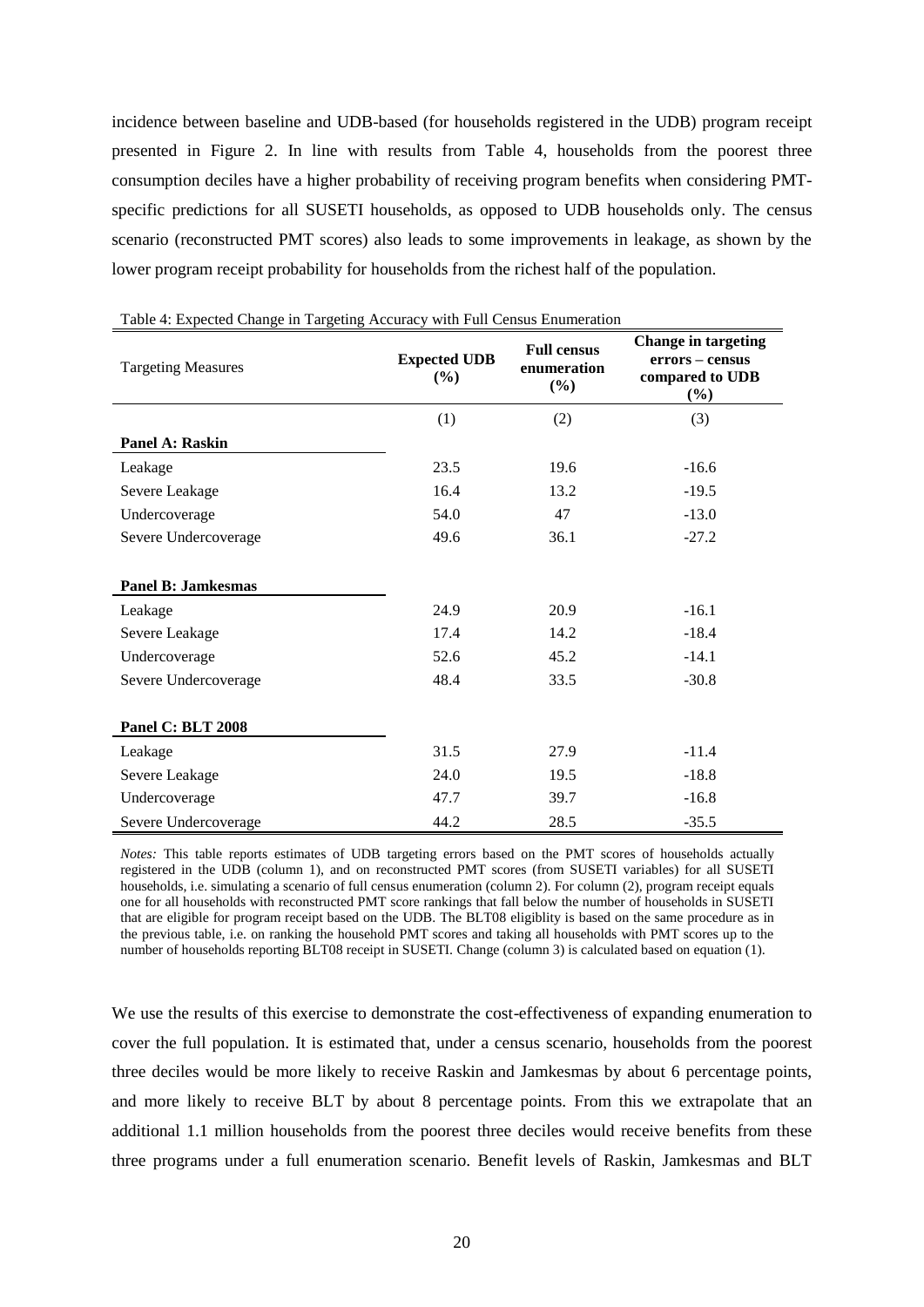amount annually to a total of IDR 2.4 million (about USD 200) per household or IDR 1.2 million, 0.96 million and 0.2 million respectively.<sup>30</sup> Assuming that the unit cost of surveying the remaining 60 percent of the population would be similar to the one incurred in establishing the  $\text{UDB}^{31}$  - about IDR 25,000 (USD 2) per household for a survey being used over a three-year period - it follows that surveying the full population would cost about 11 percent of the value of additional benefits that would be received annually by households from the poorest three deciles.



*Notes:* Baseline program receipt and per capita expenditures are from the SUSETI. "PMT in UDB" refers to SUSETI households matched with the UDB and ranked using their PMT score from the UDB. "Reconstructed PMT" refers to all households in the SUSETI sample ranked according to their PMT score reconstructed using the underlying PMT variables from SUSETI. Similar results are obtained when also using the reconstructed PMT scores for households matched with the UDB.

# **5 Towards Explaining Targeting Performance**

1

This section explores individual- and village-level factors that are associated with misenumeration<sup>32</sup> and PMT misclassification in order to gain deeper insight into targeting processes and effectiveness. First, as noted earlier, during the enumeration process, households have been removed and added to

<sup>&</sup>lt;sup>30</sup> Raskin benefits are valued at IDR 90,000 per household per month, based on the provision of 15 kilograms of rice per month at a subsidy equivalent to about IDR 6,000 per kilogram compared to the market price. For Jamkesmas, we take the value of the premium of the newly established national health insurance which is currently paid for by the Government for households from the poorest 40 percent, which amounts to about IDR 80,000 per month for a household of four members. For BLT, we take the value of benefits provided in 2013 - IDR 600,000 per household per year - and divide it by three, assuming that this temporary compensation program is only implemented once during a three-year period. In the past, BLT provided households with IDR 1.2 million (2005) and IDR 900,000 (2008).

 $31$  Based on the 2010 Population Census, there are a total of about 61.2 million households.

<sup>&</sup>lt;sup>32</sup> Note that the term "misenumeration" here comprises all possible implementation errors that occurred during the process of registering households in the UDB. We are not able to fully distinguish between errors due to the poverty map and those due to suggestions from local communities.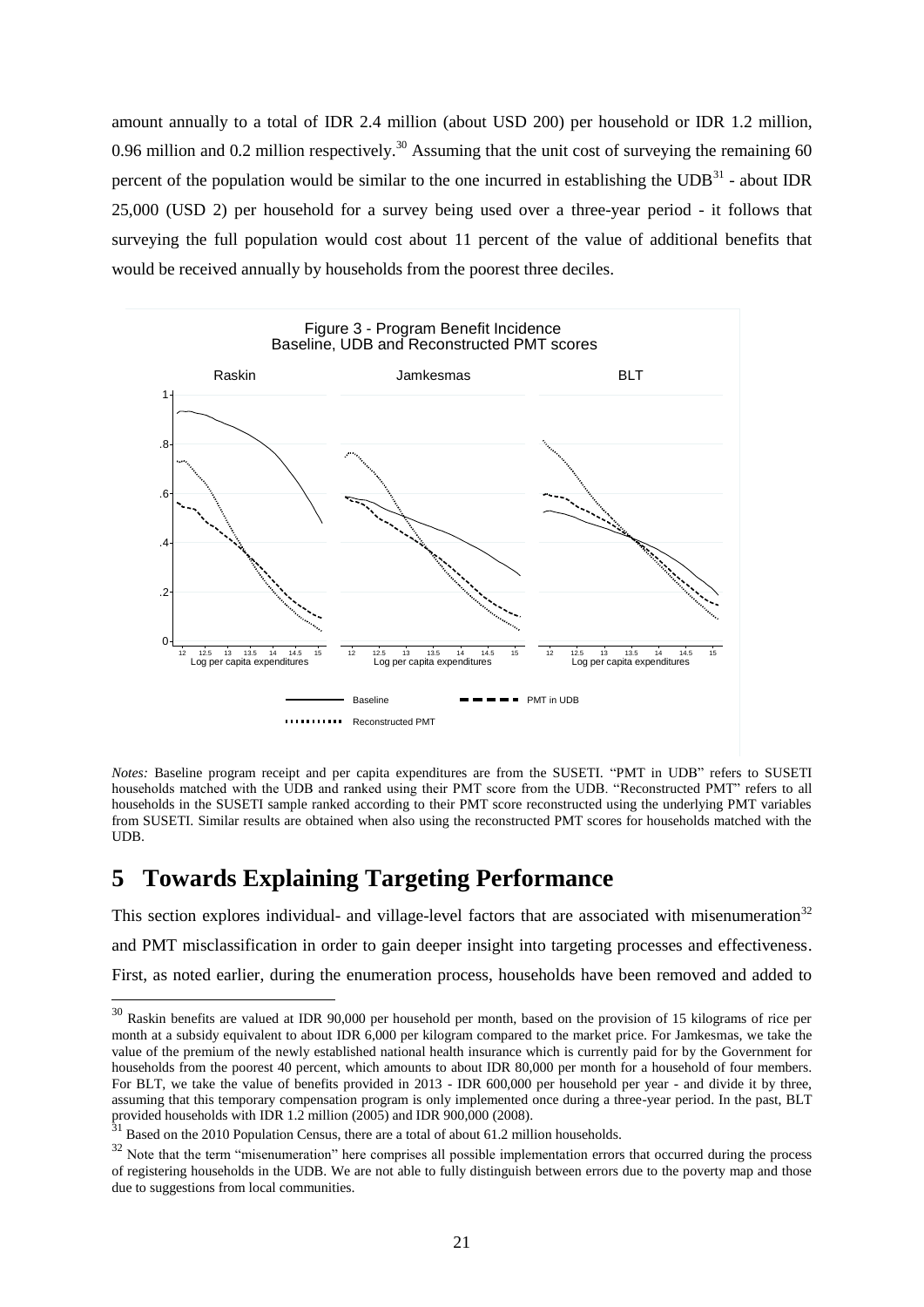the pre-listing of households to be surveyed constructed using the 2010 Population Census and the Elbers et al. (2003) poverty mapping methodology. Misenumeration may occur as a result of the addition and removal of households, if households added (removed) have on average a higher (lower) socioeconomic status than those that end up being registered in the UDB. Second, during the PMT modeling process, a limited number of observable household characteristics were used to predict welfare levels. Misclassification may occur if these observable characteristics only capture a limited share of the relevant overall variation in household welfare.

#### **5.1 Unpacking the Enumeration Process**

In this section, we consider which of the different methods used for registering households in the UDB led to surveying poorer households. In addition to the initial roster of households to be surveyed (pre-listing or PL), community suggestions were used to identify additional poor households during the data collection. We also matched the SUSETI with the enumeration pre-listings, and identified 1,048 households that were removed from these pre-listings for the reason of being considered to be rich, and are therefore not registered in the UDB. Figure 4 shows that the consumption distribution of UDB households surveyed with the pre-listing is slightly more to the left (poorer) compared to that of UDB households identified through community suggestions ("in UDB, not on pre-listing"), and both of these distributions are poorer compared to households not in the UDB, in line with Figures 1a and 1b. Households that were removed from the survey enumeration pre-listing, and therefore not registered in the UDB, have a consumption distribution that is similar to other households not registered in the UDB.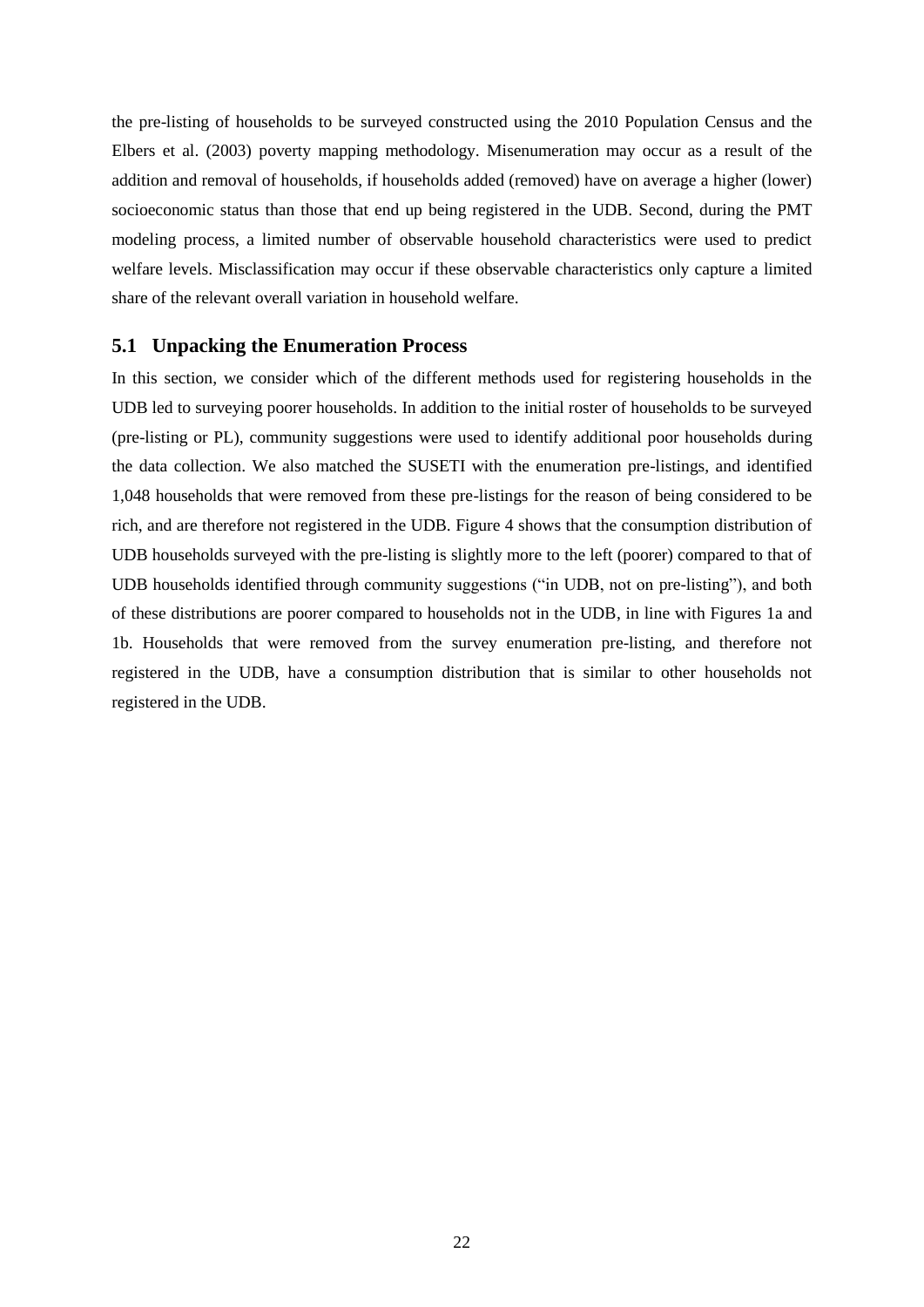

To analyze further factors that predict household registration in the UDB or removal from the enumeration pre-listing for being considered rich (see section 2.1), we estimate the following Probit  $models: <sup>33</sup>$ 

$$
Pr(UDB_h = 1 | PCE_h, X_h, Z_{vh}) = \Phi(\alpha_1 + \beta_1 \ln(PCE_h) + X_h' \gamma_1 + Z_{vh}' \delta_1)
$$
\n<sup>(2)</sup>

$$
Pr(Removed_h = 1 | PCE_h, X_h, Z_{vh}) = \Phi(\alpha_2 + \beta_2 \ln(PCE_h) + X_h' \gamma_2 + Z_{vh}' \delta_2),
$$
\n(3)

Where  $UDB<sub>h</sub>$  is equal to one if household h is registered in the UDB, zero otherwise; and Removed<sub>h</sub> is equal to one if household h has been removed from the enumeration pre-listing, zero otherwise. The set of variables *X* and *Z* are selected to reflect household- and community-level characteristics that are not included in the process of determining enumeration quotas or the calculation of PMT scores but that may affect misenumeration through their correlation with household welfare and/or with local implementation features.<sup>34</sup> At the household level, we consider as relevant for the enumeration process several factors associated with household "hidden assets"<sup>35</sup>,

 $33$  Probit coefficients can be multiplied by 0.4 to obtain estimates of a magnitude comparable to that of linear probability model estimates and quantify the marginal effect of changes in the independent variables on the conditional probability of registration in the UDB or removal from the enumeration pre-listing (Cameron and Trivedi 2005).

 $34$  Table A1 in Annex lists all variables and their summary statistics.

<sup>&</sup>lt;sup>35</sup> We use the term "hidden assets" to refer to assets that difficult to observe directly by enumerators, and therefore more subject to being misreported. It is commonly advocated to avoid using such easily manipulable indicators for estimating PMT scores, due to their increased probability of misreporting, especially when respondents are aware that the survey is being conducted for the purpose of selecting beneficiaries of social assistance programs. In Colombia, Camacho and Conover (2011) provide evidence that when the PMT formula becomes known there is an increase in misreporting to increase one's chances of receiving program benefits.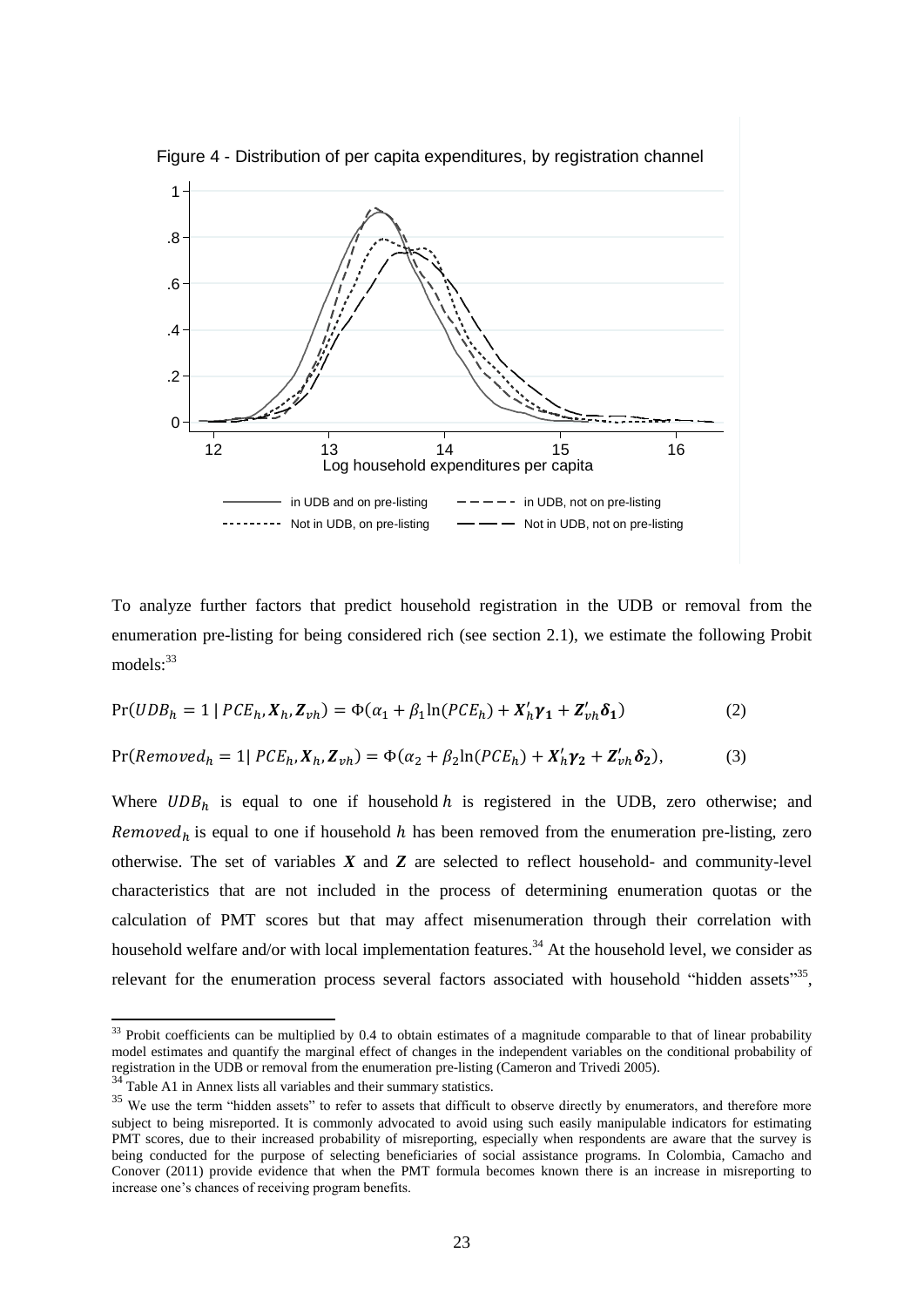exposure to shocks, and social connectedness and position within the community. Controlling for expenditure levels, we expect households owning hidden assets to be less likely to be registered in the UDB and more likely to be removed from the enumeration pre-listing. On the contrary, households that experience shocks, have more social connections and are considered poor within their community should be more likely to be registered in the UDB. At the community level, we consider indicators of the relative economic status of the community, as well as the potential for elite capture, proxied by the characteristics of community (neighborhood) heads and the remoteness of the village. We expect households living in relatively poorer communities that are less vulnerable to elite capture to be more likely to be registered in the UDB. It should be emphasized that these regressions are merely conditional correlations, and we do not intend to assign a causal interpretation.

Results for equation (2) are presented in Columns (1) and (2) of Table 5, while results for equation (3) are presented in Columns (3) and (4). The negative and significant coefficient associated with household per capita consumption is in line with the findings of Figure 1b. Interestingly, per capita consumption has no significant correlation with the probability of being removed from the enumeration pre-listing for the reason of being "rich". This is consistent with recent evidence suggesting that the definition of being poor used by communities may be only partially correlated with household per capita consumption (Alatas et al. 2012). Alternatively, it could indicate a certain degree of elite capture over the process of determining which households are registered in the UDB.

Conditional on their level of consumption, households that own partially hidden assets such as land or gold are less likely to be registered in the UDB and more likely to be removed from the pre-list, suggesting that communities may not have abused this possibility to remove households. This is consistent with the argument that local communities have better information on the socioeconomic status of their members (Dreze and Sen 1989).

Controlling for socioeconomic status, several proxies for social connectedness are associated with a higher probability of being registered in the UDB. Migration is associated with a higher chance of being registered in the UDB. Two likely explanations are that (i) migration is a way for households to cope with economic hardship and hence these households are relatively poor, and (ii) migrants have to register with the village head suggesting that these households, and those that have family connections in the neighborhood (which also increase the probability of being in the UDB), are known to community leaders and therefore less likely to be 'missed' during the enumeration process, conditional on their expenditure levels. Meanwhile, proxies for household position within the community, in particular the receipt of assistance from the community, are also associated with a higher probability of being registered in the UDB. Interestingly, receiving non-governmental assistance is associated with a higher probability of being removed from the enumeration pre-listing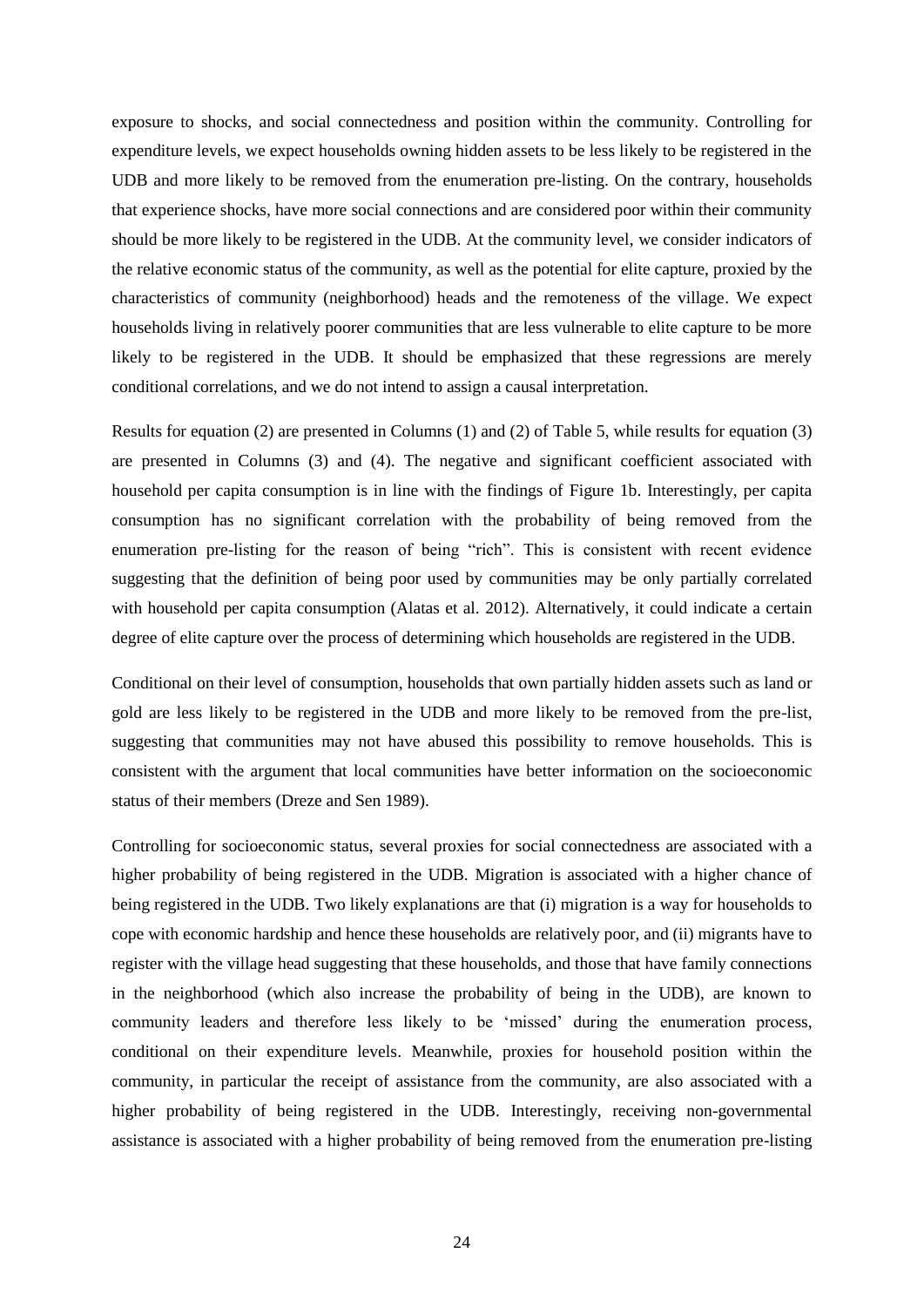and also a higher probability of ultimately being included in the UDB. Receipt of zakat<sup>36</sup>, however, is associated with a higher probability of being in the UDB and with a lower probability of being removed from the pre-listing. Again, this suggests the coexistence of different definitions of poverty used by communities (Alatas et al. 2012). There may also be a concern for fairness within communities, and as a result, households that have access to alternative forms of support when facing hardship may be more likely to be removed from the pre-listing.

At the community level, having an RT head who considers the district to be poorer than other districts is associated with a higher probability of being enumerated. This is in line with the findings of SMERU (2012) indicating that community leaders were reluctant to survey a high number of households, and particularly those not considered to be poor, as this would raise households' expectations about receiving program benefits. Among indicators of the potential for elite capture, households in communities where the RT head declares to know very well each community member have a lower probability of being removed from the enumeration pre-listing. Village remoteness is negatively associated with being registered in the UDB and positively with being removed from enumeration pre-listings, all else equal. These areas may be more difficult or more costly for enumerators to reach, and supervision of enumerators may be lacking in these areas, potentially leading to local leaders having more leeway in removing people from the pre-listing (even if they deserve to be registered in the UDB).

<sup>&</sup>lt;sup>36</sup> The reception of zakat is also included in the non-governmental assistance dummy (and in the annual per capita value), which also comprises assistance received from religious or political institutions, as well as from national and international NGOs, firms/corporations and other private donors. Assistance received in response to disaster is excluded.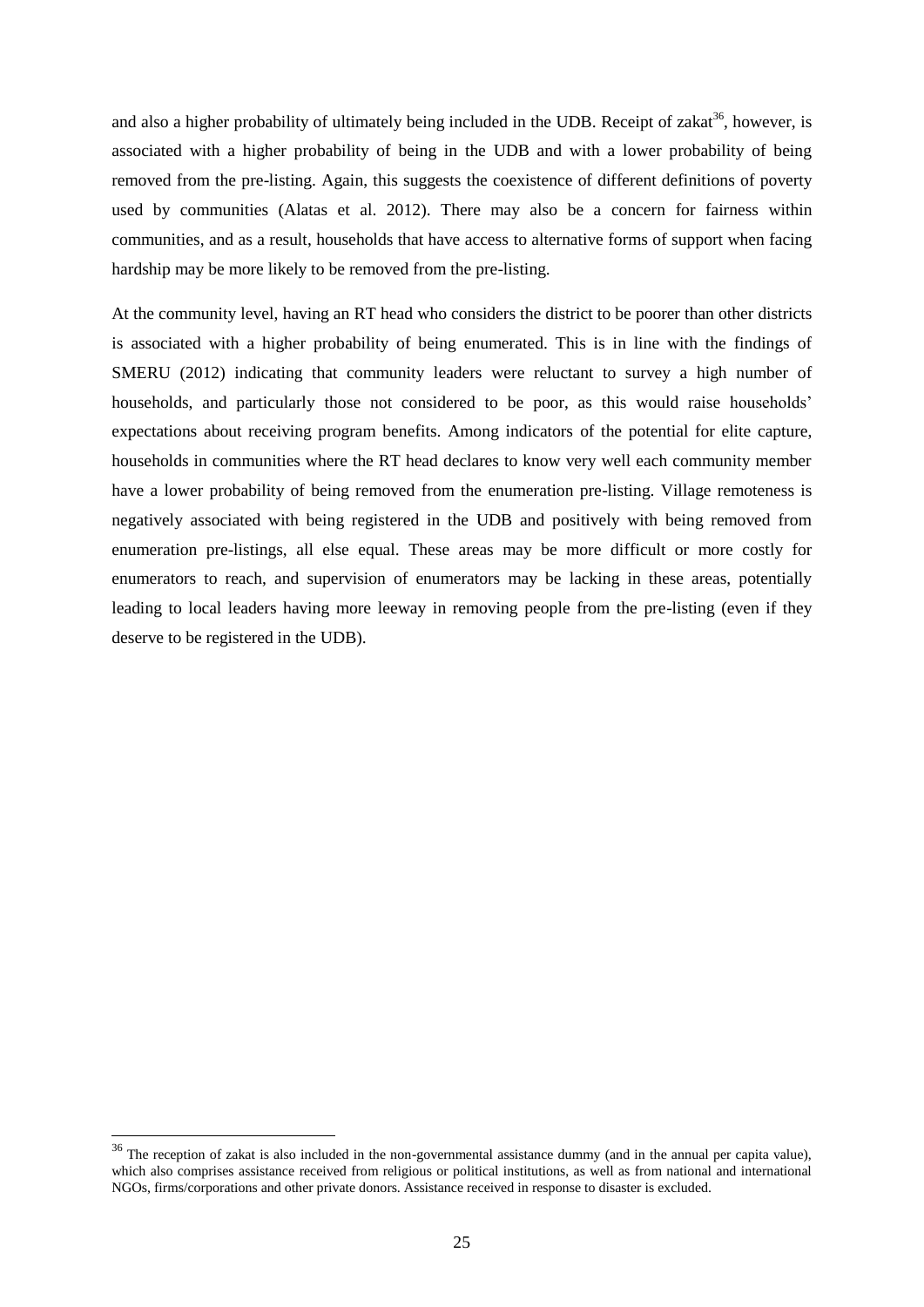|                                                                    |             | Pr(in the UDB) |             | Pr(HH removed from PL) |
|--------------------------------------------------------------------|-------------|----------------|-------------|------------------------|
|                                                                    | (1)         | (2)            | (3)         | (4)                    |
| Log per capita expenditures                                        | $-0.512***$ | $-0.501***$    | $-0.029$    | $-0.019$               |
|                                                                    | (0.051)     | (0.052)        | (0.056)     | (0.058)                |
| Asset: Land                                                        | $-0.162***$ | $-0.173***$    | $0.277***$  | $0.264***$             |
|                                                                    | (0.061)     | (0.058)        | (0.075)     | (0.077)                |
| Asset: Jewelry or Gold/Savings $>=$ Rp 500,000                     | $-0.346***$ | $-0.334***$    | $0.117**$   | $0.124**$              |
|                                                                    | (0.038)     | (0.037)        | (0.050)     | (0.049)                |
| Asset: Livestock with value>= Rp 500,000                           | $-0.028$    | $-0.047$       | $0.272***$  | $0.249***$             |
|                                                                    | (0.055)     | (0.054)        | (0.051)     | (0.052)                |
| HH experienced a shock in past year                                | 0.046       | 0.031          | $0.070*$    | 0.066                  |
|                                                                    | (0.048)     | (0.047)        | (0.038)     | (0.041)                |
| Nb of family members living in the same RW/RT                      | $0.022**$   | $0.016*$       | 0.012       | 0.009                  |
|                                                                    | (0.010)     | (0.010)        | (0.010)     | (0.011)                |
| At least 1 HHM migrated                                            | $0.085**$   | $0.095**$      | 0.030       | 0.037                  |
|                                                                    | (0.042)     | (0.040)        | (0.040)     | (0.040)                |
| At least 1 HHM participates in a community group                   | 0.024       | 0.035          | 0.009       | 0.004                  |
|                                                                    | (0.047)     | (0.050)        | (0.072)     | (0.070)                |
| Assistance from non-gvt institution, past year                     | $0.473*$    | 0.384          | $0.784**$   | $0.720**$              |
|                                                                    | (0.256)     | (0.253)        | (0.335)     | (0.340)                |
| Reception of zakat, past year                                      | $0.435***$  | $0.462***$     | $-0.214***$ | $-0.218***$            |
|                                                                    | (0.044)     | (0.041)        | (0.061)     | (0.061)                |
| Log per capita value of total non-gvt assistance, past year        | $-0.042$    | $-0.032$       | $-0.087**$  | $-0.077**$             |
|                                                                    | (0.028)     | (0.027)        | (0.035)     | (0.035)                |
| UDB enumeration quotas, % village population                       |             | $0.921***$     |             | $0.674***$             |
|                                                                    |             | (0.171)        |             | (0.163)                |
| Village is much or slightly poorer than other villages in district |             | $-0.014$       |             | $-0.083$               |
|                                                                    |             | (0.079)        |             | (0.087)                |
| Village has similar income level as other villages in district     |             | $-0.059$       |             | $-0.079$               |
|                                                                    |             | (0.081)        |             | (0.083)                |
| District is much or slightly poorer than other districts           |             | $0.092*$       |             | $-0.070$               |
|                                                                    |             | (0.052)        |             | (0.043)                |
| Log distance btw village and district capital                      |             | $-0.061$       |             | $-0.093*$              |
|                                                                    |             | (0.052)        |             | (0.056)                |
| RT head knows each community member very well                      |             | $-0.087$       |             | $-0.009$               |
|                                                                    |             | (0.061)        |             | (0.068)                |
| RT head is elected                                                 |             | $-0.110*$      |             | $0.125**$              |
|                                                                    |             | (0.056)        |             | (0.059)                |
| Observations                                                       | 5,680       | 5,680          | 5,680       | 5,680                  |
| Pseudo R-squared                                                   | 0.113       | 0.129          | 0.0557      | 0.0673                 |

|  |  |  | Table 5: Hidden household- and village-level characteristics associated with being registered in the UDB |  |  |  |  |
|--|--|--|----------------------------------------------------------------------------------------------------------|--|--|--|--|
|  |  |  |                                                                                                          |  |  |  |  |

*Notes:* This table reports the results of Probit estimates of the probability of being registered in the UDB - columns (1) and (2) - and of being removed from the enumeration pre-listing for being considered rich - columns (3) and (4). Excluding log per capita expenditures from the regressions does not alter any of the main qualitative and quantitative results. All regressions include district fixed effects, and standard errors are clustered at the subdistrict level. \*\*\* p<0.01, \*\* p<0.05, \* p<0.1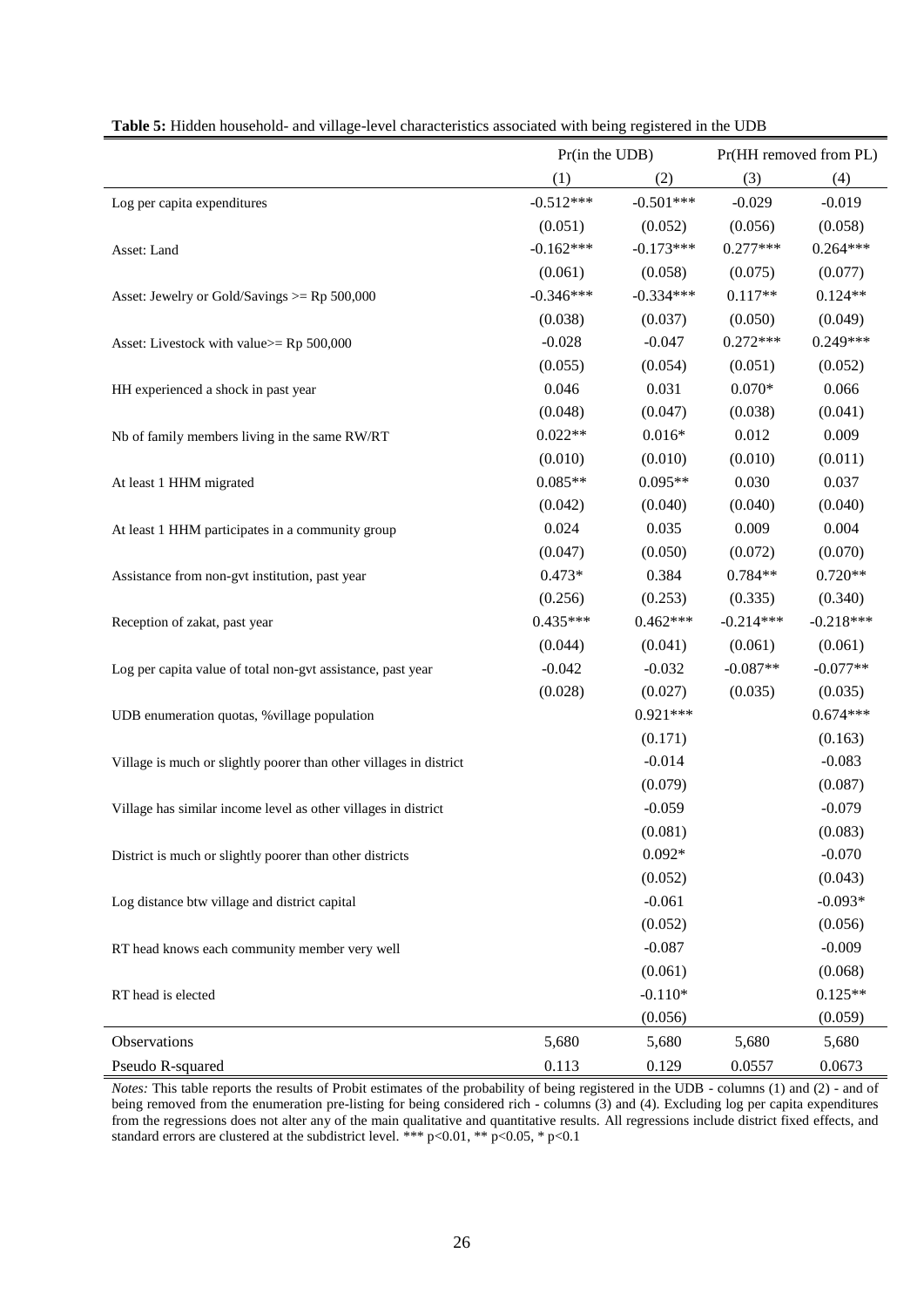#### **5.2 Unpacking the PMT Classification**

In this section, we examine the determinants of the gap between a household's actual per capita consumption and its PMT score, which indicates the extent of targeting errors due to PMT misclassification. In particular, we estimate the following two regressions:

$$
\ln\left(\frac{PCE_h}{PMT\_UDB_h}\right) = \alpha_1 + X'_h \gamma_{UDB}^1 + Z'_{vh} \delta_{UDB}^1 + \varepsilon_{vh}^1 \tag{4}
$$

$$
\ln\left(\frac{PCE_h}{PMT\_SST_h}\right) = \alpha_2 + X_h' \gamma_{SST}^2 + Z_{vh}' \delta_{SST}^2 + \varepsilon_{vh}^2 \tag{5}
$$

The more positive the dependent variable is for a household, the greater the extent that the PMT score underestimates actual consumption (i.e., potential inclusion error). Conversely, the more negative  $\ln \left( \frac{PCE_h}{PME} \right)$  $\frac{FCE_h}{PMT_h}$ ) is, the greater the extent that the PMT score overestimates actual consumption (i.e. potential exclusion error). The difference between equations (4) and (5) is similar to the difference between the targeting error results presented in Tables 3 and 4. Equation (4) estimates the correlation between misclassification and household and community characteristics conditional on being actually registered in the UDB, and uses household PMT scores from the UDB. By relaxing this sample restriction and considering all SUSETI households based on their reconstructed PMT scores in equation (5), we are able to isolate the influence of the PMT process. Results for equation (4) are presented in columns 1 and 2 of Table 6, and results for equation (5) are in columns 3 and 4.

Across all specifications, ownership of hidden assets of a value equal to or above IDR 500,000 (about 40 USD) is associated with under-prediction of household consumption by the PMT formulas. All else equal, actual expenditures of households owning such assets are between 6 and 14% higher on average than their estimated PMT scores. This is relatively unsurprising. However, these partially hidden assets are not typically used in PMT-based scoring because they are not easily verifiable and are therefore more likely to be manipulated by households. The occurrence of a shock at the household level in the past year is also significantly associated with potential leakage – with actual per capita expenditures on average 4% higher than PMT scores, conditional on being registered in the UDB. This can be considered an "acceptable" inclusion error, as shocks may render these households vulnerable to being poor. Moreover, receiving non-governmental assistance and/or zakat is associated with having a PMT score, or predicted welfare level, between 10 and 50% higher than actual per capita expenditures. This further suggests that communities use a different definition of poverty.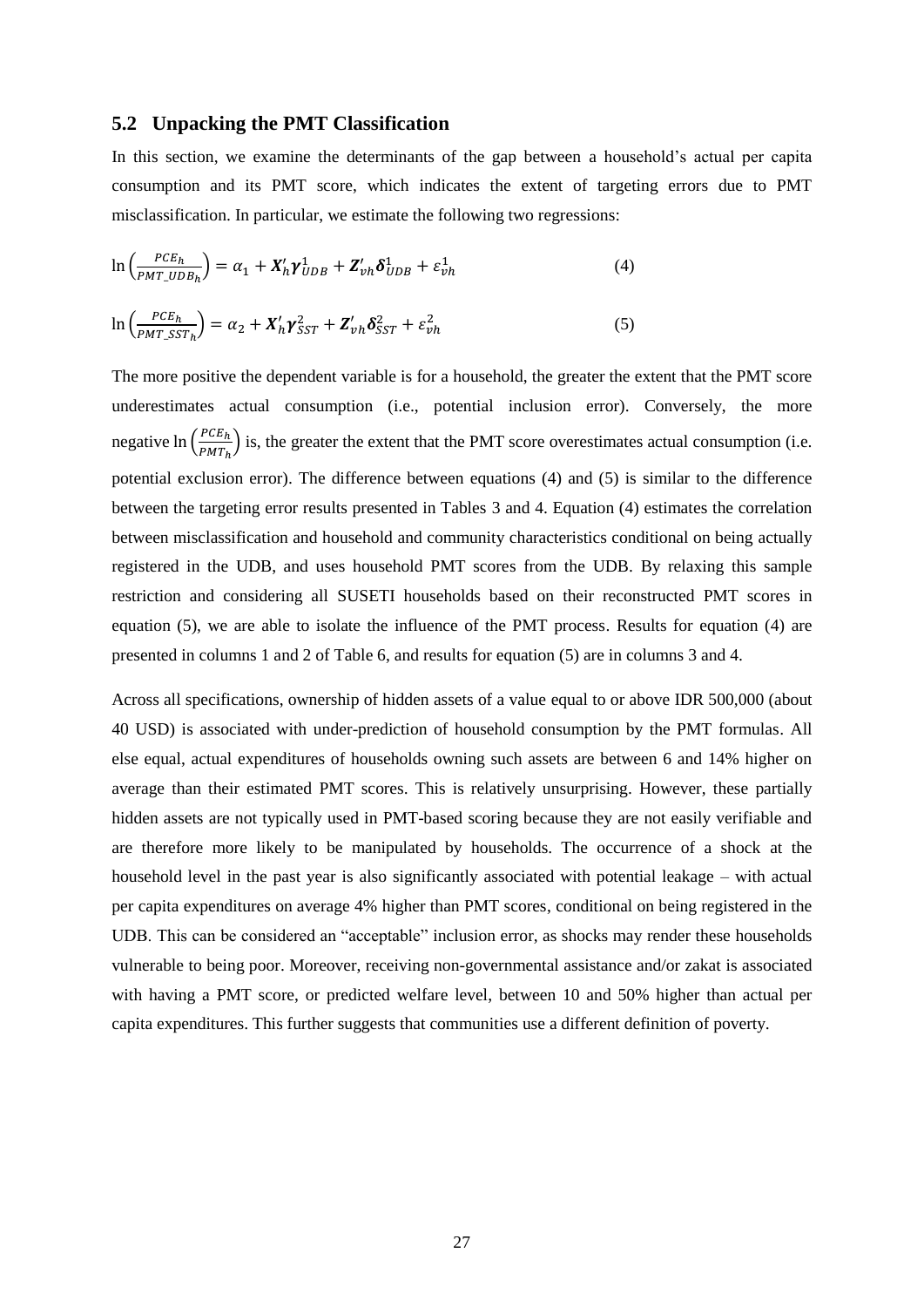|                                                                    | ln(PCE/PMT_UDB) |             |             | ln(PCE/PMT_SST) |
|--------------------------------------------------------------------|-----------------|-------------|-------------|-----------------|
|                                                                    | (1)             | (2)         | (3)         | (4)             |
| Asset: Land                                                        | 0.033           | 0.028       | 0.013       | 0.014           |
|                                                                    | (0.028)         | (0.027)     | (0.018)     | (0.018)         |
| Asset: Jewelry or Gold/Savings $>=$ Rp 500,000                     | $0.110***$      | $0.106***$  | $0.137***$  | $0.136***$      |
|                                                                    | (0.023)         | (0.023)     | (0.015)     | (0.015)         |
| Asset: Livestock with value>= Rp 500,000                           | $0.062**$       | $0.058**$   | $0.079***$  | $0.079***$      |
|                                                                    | (0.028)         | (0.029)     | (0.017)     | (0.017)         |
| HH experienced a shock in past year                                | $0.044*$        | $0.045**$   | 0.019       | 0.019           |
|                                                                    | (0.022)         | (0.022)     | (0.017)     | (0.016)         |
| Nb of family members living in the same RW/RT                      | 0.007           | 0.006       | $0.006**$   | $0.006**$       |
|                                                                    | (0.005)         | (0.005)     | (0.003)     | (0.003)         |
| At least 1 HHM migrated                                            | 0.023           | 0.025       | 0.004       | 0.004           |
|                                                                    | (0.020)         | (0.020)     | (0.013)     | (0.012)         |
| At least 1 HHM participates in a community group                   | 0.038           | 0.044       | $0.032*$    | $0.034*$        |
|                                                                    | (0.030)         | (0.030)     | (0.019)     | (0.019)         |
| Assistance from non-gvt institution, past year                     | $-0.510***$     | $-0.506***$ | $-0.506***$ | $-0.501***$     |
|                                                                    | (0.130)         | (0.126)     | (0.074)     | (0.072)         |
| Reception of zakat, past year                                      | $-0.107***$     | $-0.108***$ | $-0.114***$ | $-0.114***$     |
|                                                                    | (0.026)         | (0.026)     | (0.016)     | (0.016)         |
| Log per capita value of total non-gvt assistance, past year        | $0.057***$      | $0.058***$  | $0.052***$  | $0.051***$      |
|                                                                    | (0.015)         | (0.014)     | (0.008)     | (0.008)         |
| UDB enumeration quotas, % village population                       |                 | $-0.004$    |             | $-0.040$        |
|                                                                    |                 | (0.074)     |             | (0.051)         |
| Village is much or slightly poorer than other villages in district |                 | 0.049       |             | $-0.002$        |
|                                                                    |                 | (0.035)     |             | (0.026)         |
| Village has similar income level as other villages in district     |                 | $-0.026$    |             | $-0.017$        |
|                                                                    |                 | (0.032)     |             | (0.025)         |
| District is much or slightly poorer than other districts           |                 | $-0.049*$   |             | $-0.022$        |
|                                                                    |                 | (0.028)     |             | (0.017)         |
| RT head knows each community member very well                      |                 | $-0.017$    |             | $-0.037**$      |
|                                                                    |                 | (0.025)     |             | (0.014)         |
| RT head is elected                                                 |                 | $-0.071***$ |             | $-0.032**$      |
|                                                                    |                 | (0.023)     |             | (0.014)         |
| Log distance village and district capital                          |                 | 0.001       |             | 0.004           |
|                                                                    |                 | (0.032)     |             | (0.019)         |
| Observations                                                       | 2,443           | 2,443       | 5,680       | 5,680           |
| R-squared                                                          | 0.128           | 0.137       | 0.135       | 0.138           |
| Adjusted R-squared                                                 | 0.123           | 0.129       | 0.132       | 0.134           |

|  | Table 6: Hidden household- and village-level characteristics associated with PMT classification errors |
|--|--------------------------------------------------------------------------------------------------------|
|--|--------------------------------------------------------------------------------------------------------|

*Notes*: This table reports the results of OLS estimates of the logarithm of the ratio PCE/PMT. Columns (1) and (2) are conditional on being registered in the UDB and use the actual PMT score from the UDB. Columns (3) an (4) are unconditional on being registered in the UDB, and are based on the PMT score reconstructed using SUSETI variables. All regressions include district fixed effects, and standard errors are clustered at the subdistrict level. \*\*\*  $p<0.01$ , \*\*  $p<0.05$ , \*  $p<0.1$ 

Turning to community-level characteristics, conditional on being registered in the UDB, an RT head who considers that the district is poorer than other districts is associated with exclusion (i.e., having an actual per capita consumption level about 5% lower than predicted by the PMT). This is consistent with the fact that OLS-based PMT ranking is less accurate at the left of the consumption distribution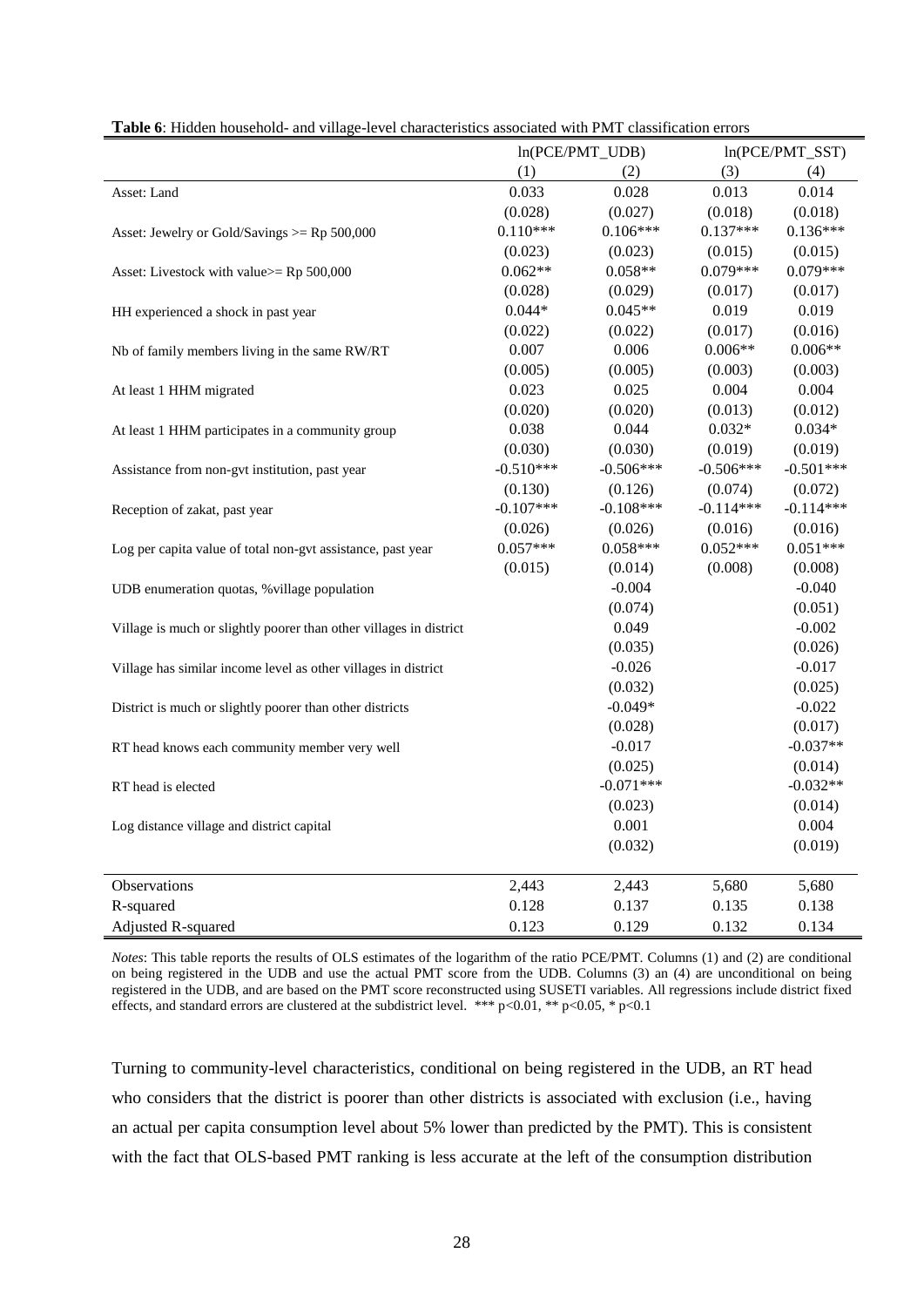(Grosh and Baker 1995), making the distinction between relatively poor households more difficult.<sup>37</sup> Also consistent with this premise is the correlation of the RT head being elected with having a PMT score higher than actual consumption, both conditional and unconditional on being registered in the UDB. Indeed, although each district government has produced specific regulations regarding the organization of neighborhood associations since 1999(Kurasawa 2009), RT heads are more often elected in rural areas, which are characterized by a higher poverty incidence.

### **6 Concluding remarks**

1

This paper evaluates the effectiveness of the world's largest targeting system for delivering social program benefits. We show that the use of the Unified Database for Social Protection Programs (UDB) in Indonesia is expected to significantly reduce leakage of benefits to non-poor households. However, undercoverage remains relatively high and is due largely to the difficulties of enumerating the right households for inclusion in the UDB. We indeed predict a decrease in undercoverage by about 30 percent under a simulation that considers enumerating and estimating PMT scores for all households (as in a census), compared to focusing only on households that have been registered in the UDB. This is the first paper to identify the relative importance of enumeration versus PMT errors in determining the overall effectiveness of a large-scale targeting system.

About 25 million households were surveyed for the UDB using the combination of poverty maps and suggestions from communities, at a relatively low cost of around USD 2 per household. Based on the findings that targeting accuracy may be improved through more extensive coverage of households, we propose two practical strategies that could be used to achieve this for Indonesia's UDB, as well as for other countries developing similar national targeting registries.

The first proposed strategy is to increase the number of households enumerated in the national targeting registry survey. One option is to conduct a census of the full population (rather than only select households expected to be poor), as we have simulated in this paper. While it is commonly argued that it is too expensive to visit the entire population, we find that surveying the remaining 60 percent of the population would (only) cost about 11 percent of the value of additional benefits that would be received by households from the poorest three deciles nationally – assuming a one-third improvement in undercoverage and that the data collected is used for three years. If conducting a full census is nevertheless considered cost-prohibitive, a related option would be to first identify the poorest areas based on small-area poverty maps, and then survey all households in these geographic areas.

<sup>&</sup>lt;sup>37</sup> Part of the literature advocates using alternative statistical approaches, given the inaccuracy of OLS-based PMT estimations at the bottom of the distribution. Muller and Bibi (2010), for instance, provide evidence that censored quantile regressions anchored on the first decile minimize undercoverage.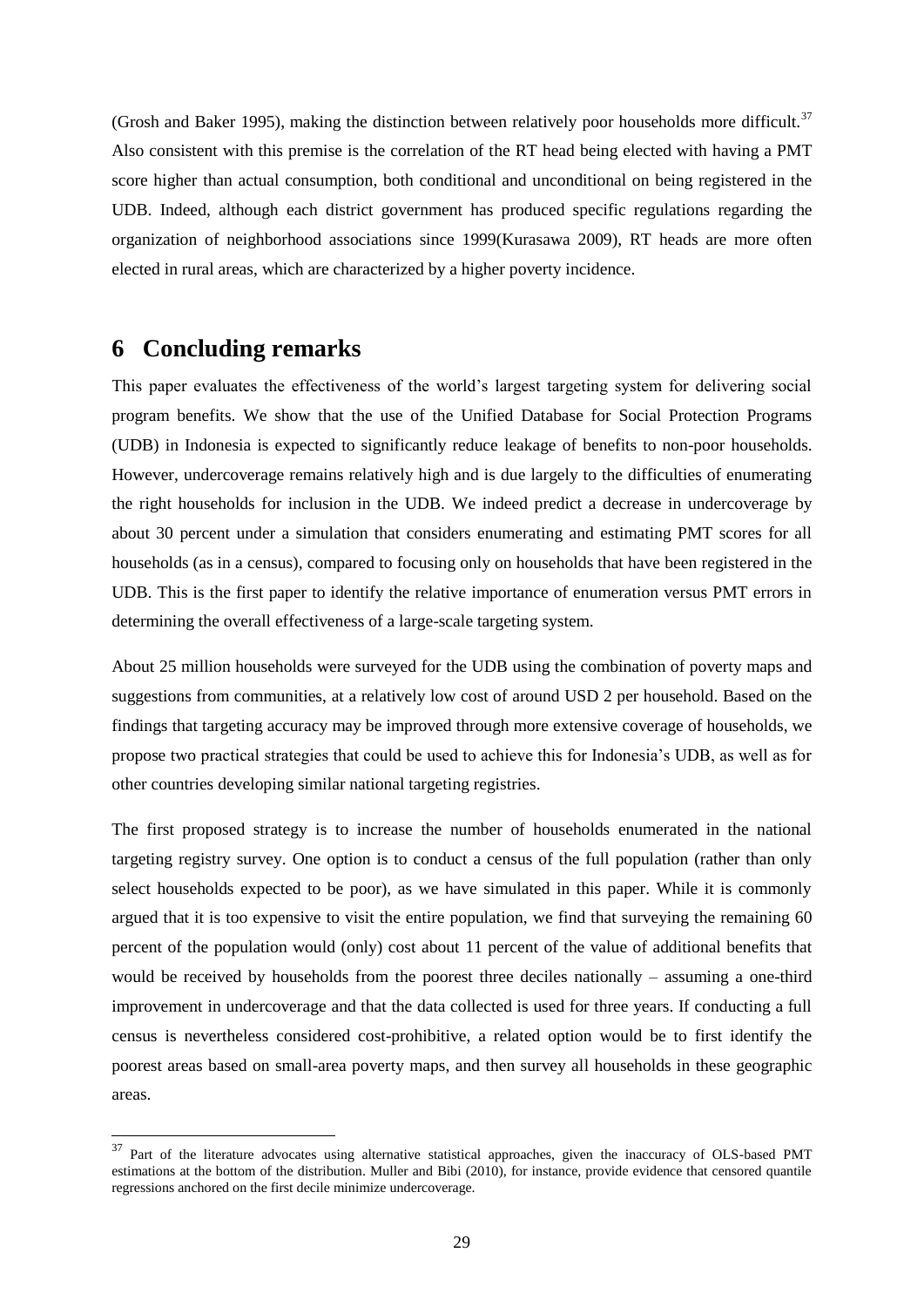The second proposed strategy, which could be combined with the first, is to transform the household targeting system registration into a more open process in order to allow greater entry. Other countries, like Colombia and the Philippines, combine a complete census in the poorest areas with on-demand applications (also referred to as self-targeting) in other areas, in an attempt to survey as many poor households as possible while maintaining relatively low total registration costs. In an on-demand approach, households that consider themselves eligible for a given program are allowed to apply for being included in the registry. In a randomized pilot experiment in Indonesia, Alatas et al. (2013b) find that self-targeting leads to similar undercoverage as full enumeration at a lower overall cost, since it surveys fewer households. However, further research is needed to assess the cost-effectiveness of these different strategies, especially given evidence from this study that self-targeting excludes some of the poorest households—that do not apply—and leads to higher costs directly incurred by households (Alatas et al. 2013b).

Either of these strategies could be further bolstered with greater focus on improving the costeffectiveness of the household registration process. For instance, one cost-effective alternative may be to shorten the targeting questionnaire to allow a larger number of households to be surveyed at a lower cost, which might not necessarily come at the expense of targeting accuracy. Indeed, Bah (2013) shows that going from 10 to 30 indicators included in a PMT formula does not significantly increase the accuracy of predicted household poverty levels nor reduce targeting errors.<sup>38</sup>

Lastly, the targeting accuracy results in this paper are based on the assumption of perfect (or strong) correspondence between the beneficiary lists from the UDB registry and the households who actually end up receiving social program benefits. A growing literature examining the political economy of targeting provides evidence that in practice, official beneficiary lists may be modified in the field, which may positively or negatively affect targeting outcomes.<sup>39</sup> In Indonesia, past research suggests some departures although overall adherence to official beneficiary lists has typically been quite high (World Bank 2012). Such targeting rule violations may prove beneficial if they allow the community to exert their greater ability to identify the very poor (Alatas et al. 2012), or if the capture of program benefits by the local elite is limited or generates relatively small welfare losses (Alatas et al. 2013a). By contrast, in the case of India's Below-Poverty Line (BPL) cards, Niehaus and Atanassova (2013) provide evidence that targeting rule violations by local officials are due to corrupt behavior, which

<sup>38</sup> Dreze and Khera (2010) go even further by proposing to use simplified targeting criteria so that "every household can attribute its inclusion in, or exclusion from, the list to a single criterion". Results from Niehaus and Atanassova (2013) justify this argument: increasing the number of poverty indicators used to assess household socioeconomic status can have adverse effects in terms of targeting outcomes as it makes eligibility less transparent and therefore more subject to manipulation by corrupt agents at the local level.

<sup>&</sup>lt;sup>39</sup> Camacho and Conover (2011) identify manipulation of eligibility scores by local officials, especially around the time of local elections in Colombia. In the case of India's Below-Poverty Line (BPL) cards, Niehaus and Atanassova (2013) provide evidence of targeting rule violations by local officials that are due to corrupt behavior. They argue that the addition of poverty indicators into targeting formulas undermines targeting effectiveness. As a result, BPL's "de facto" allocation is much less progressive than the "de jure" allocation, as the use of more poverty indicators makes eligibility less transparent and thereby facilitates violations of the official rules.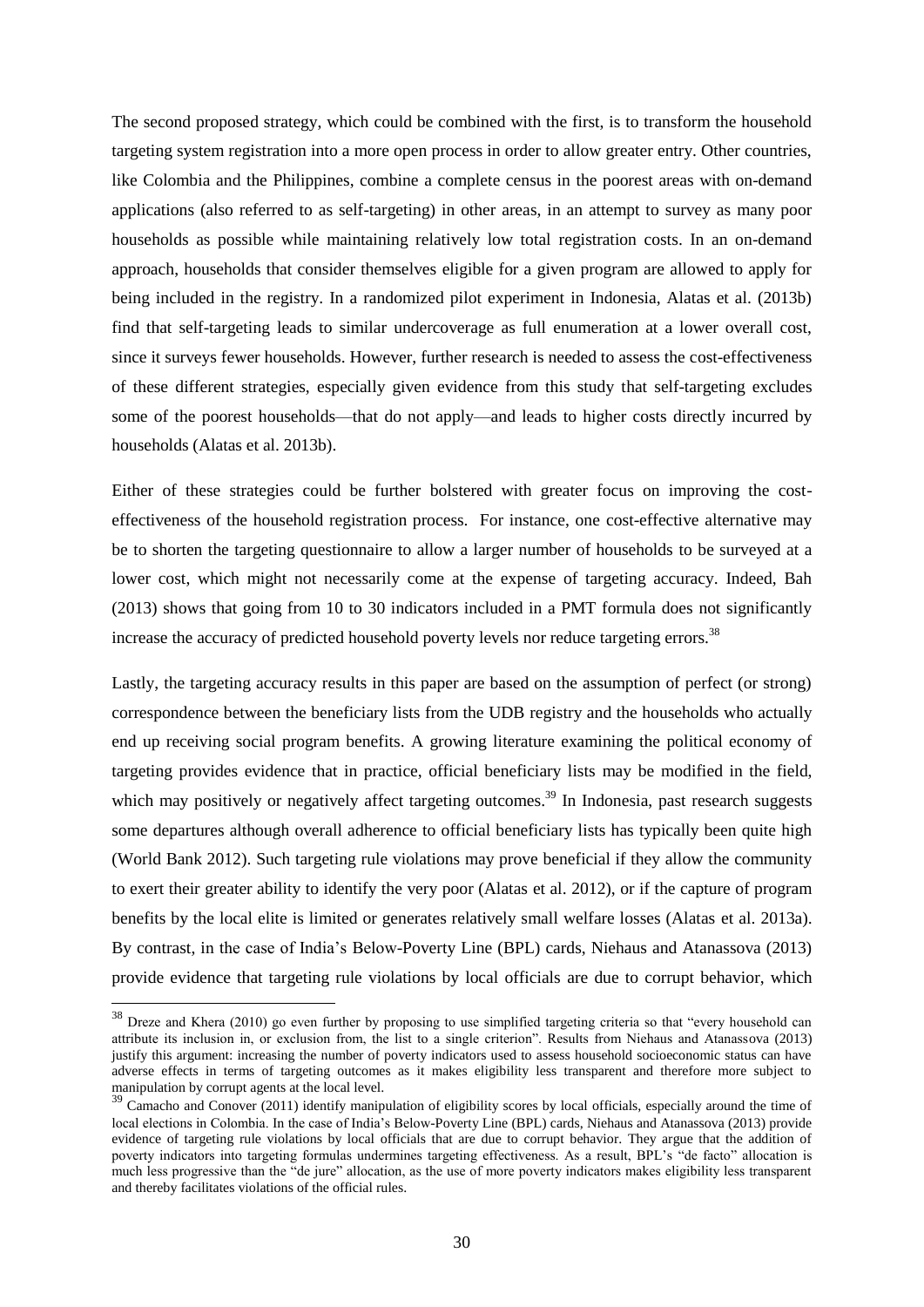renders BPL's "de facto" allocation much less progressive than the "de jure" allocation. Future research should combine the methods for evaluating targeting effectiveness that we advocate in this paper with an assessment of eligibility adherence in the field to identify which effects prevail overall.

### **References**

Acosta, P., P. Leite, and J. Rigolini (2011), "Should Cash Transfers Be Confined to the Poor? Implications for Poverty and Inequality in Latin America", IZA Policy Paper No. 34.

Alatas, V., A. Banerjee, R. Hanna, B. A. Olken, and J. Tobias (2012), "Targeting the Poor: Evidence from a Field Experiment in Indonesia", *The American Economic Review*, 102(4): 1206-40.

Alatas, V., A. Banerjee, R. Hanna, B. A. Olken, R. Purnamasari, and M. Wai-Poi (2013a), "Does Elite Capture Matter? Local Elites and Targeted Welfare Programs in Indonesia", Working Paper 18798, National Bureau of Economic Research.

Alatas, V., A. Banerjee, R. Hanna, B. A. Olken, R. Purnamasari, and M. Wai-Poi (2013b), "Ordeal Mechanisms in Targeting: Theory and Evidence from a Field Experiment in Indonesia", Working Paper 19127, National Bureau of Economic Research

Bah, A. (2013), "Finding the Best Indicators to Identify the Poor", Working Paper 01-2013, Jakarta, Indonesia: The National Team for the Acceleration of Poverty Reduction (TNP2K).

Banerjee, A., E. Duflo, R. Chattopadhyay, and J. Shapiro. 2007. "Targeting Efficiency: How Well can We Identify the Poor?," Institute for Financial Management and Research Centre for Micro Finance, Working Paper Series No. 21.

Bazzi, S., S. Sumarto, and A. Suryahadi (2014), "It's All in the Timing: Cash Transfers and Consumption Smoothing in a Developing Country", Unpublished manuscript.

Camacho, A., and E. Conover (2011), "Manipulation of Social Program Eligibility", *American Economic Journal: Economic Policy*, 3(2): 41-65.

Cameron, A. C., and P. K. Trivedi (2005), *Microeconometrics: Methods and Applications*. Cambridge, UK: Cambridge University Press.

Castañeda, T., K. Lindert, B. de la Brière, L. Fernandez, C. Hubert, O. Larrañaga, M. Orozco, and R. Viquez (2005), "Designing and Implementing Household Targeting Systems: Lessons from Latin America and the United States", Social Protection Discussion Paper Series No. 0526. The World Bank: Washington, DC.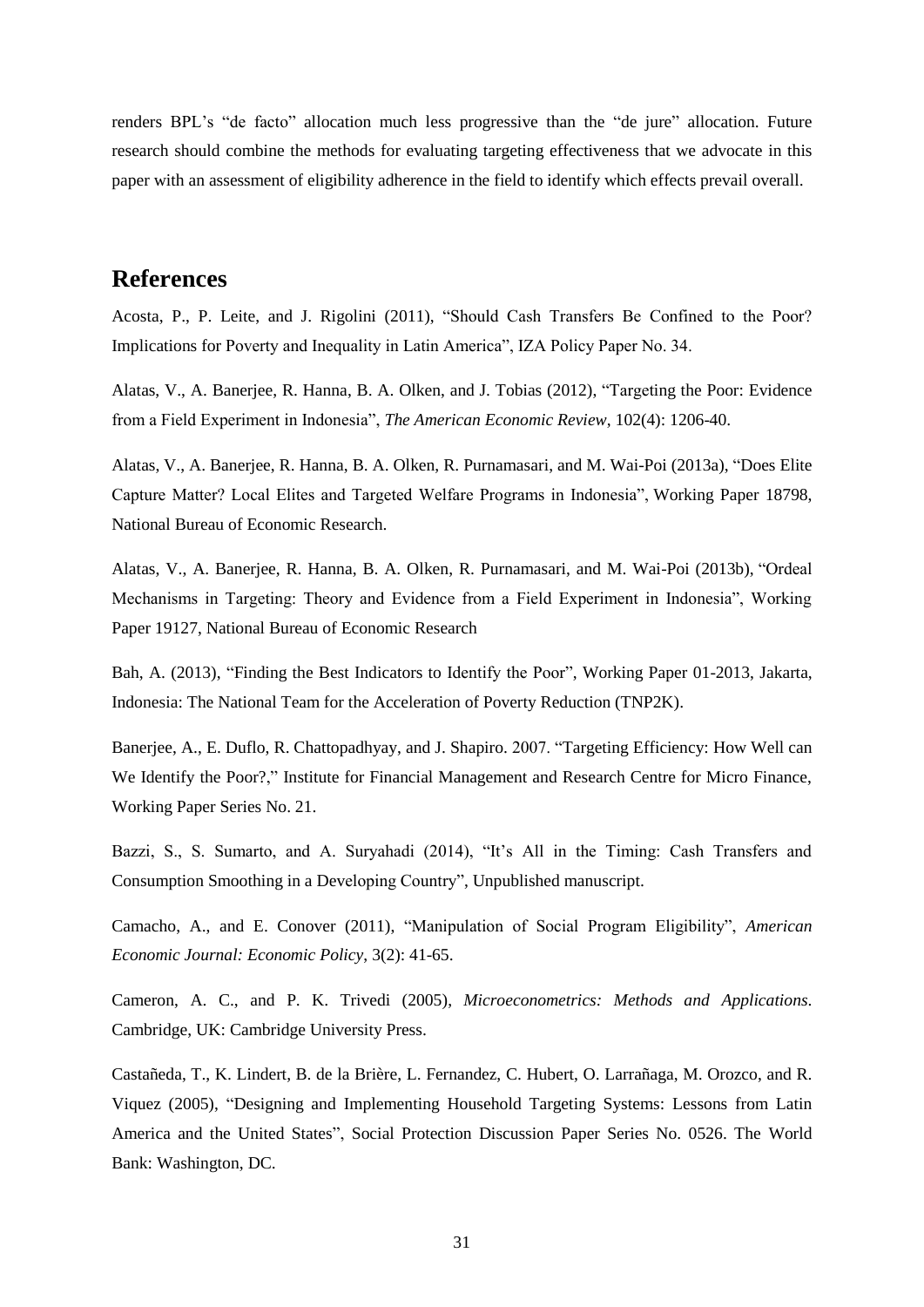Coady, D., M. Grosh, and J. Hoddinott (2004), "Targeting Outcomes Redux", *The World Bank Research Observer*, 19(1): 61-85.

Coady, D., and E. Skoufias (2004), "On the Targeting and Redistributive Efficiencies of Alternative Transfer Instruments", *Review of Income and Wealth* 50(1): 11-27.

Coady, D., and E. Skoufias (2007), "Are the Welfare Losses from Imperfect Targeting Important?" *Economica* 74: 756-776.

Coady, D. P., and S. W. Parker (2009), "Targeting Performance under Self‐selection and Administrative Targeting Methods", *Economic Development and Cultural Change*, 57(3): 559-587.

Coady, D., Martinelli, C., and S. W. Parker (2013), "Information and participation in social programs", *The World Bank Economic Review*, 27(1): 149-170.

Cornia, G. A., and F. Stewart (1995), "Two Errors of Targeting". In D. van de Walle and K. Nead (Eds.), *Public Spending and the Poor: Theory and Evidence* (pp. 350-386). Baltimore, MD: Johns Hopkins University.

Dreze, J., and A. Sen. (1989), *Hunger and Public Action*. Oxford: Oxford University Press.

Dreze, J., and R. Khera (2010), "The BPL Census and a Possible Alternative," *Economic & Political Weekly*, 45(9): 54-63.

Elbers, C., J. O. Lanjouw, and P. Lanjouw (2003), "Micro-Level Estimation of Poverty and Inequality," *Econometrica*, 71(1), 355-364.

Grosh, M., and J. Baker (1995), "Proxy-Means Tests for Targeting Social Programs: Simulations and Speculation", Working Paper No. 118, Living Standards Measurement Study, Washington DC: The World Bank.

International Labor Organization (2010), *Extending Social Security to all: A Guide through Challenges and Options.* Geneva: International Labour Organisation.

Karlan, D., and B. Thuysbaert (2013), "Targeting Ultra-poor Households in Honduras and Peru", Yale University Economic Growth Center Discussion Paper No. 1033; Yale Economics Department Working Paper No. 125. Available at SSRN:<http://ssrn.com/abstract=2351553>

Kurasawa, A. (2009), "*Swaying between State and Community:* the Role of RT/RW in post-Suharto Indonesia". In *Local Organizations and Urban Governance in East and Southeast Asia: Straddling State and Society*, eds. B. L. Read and R. Pekkanen, pp. 58-83. London and New York: Routledge.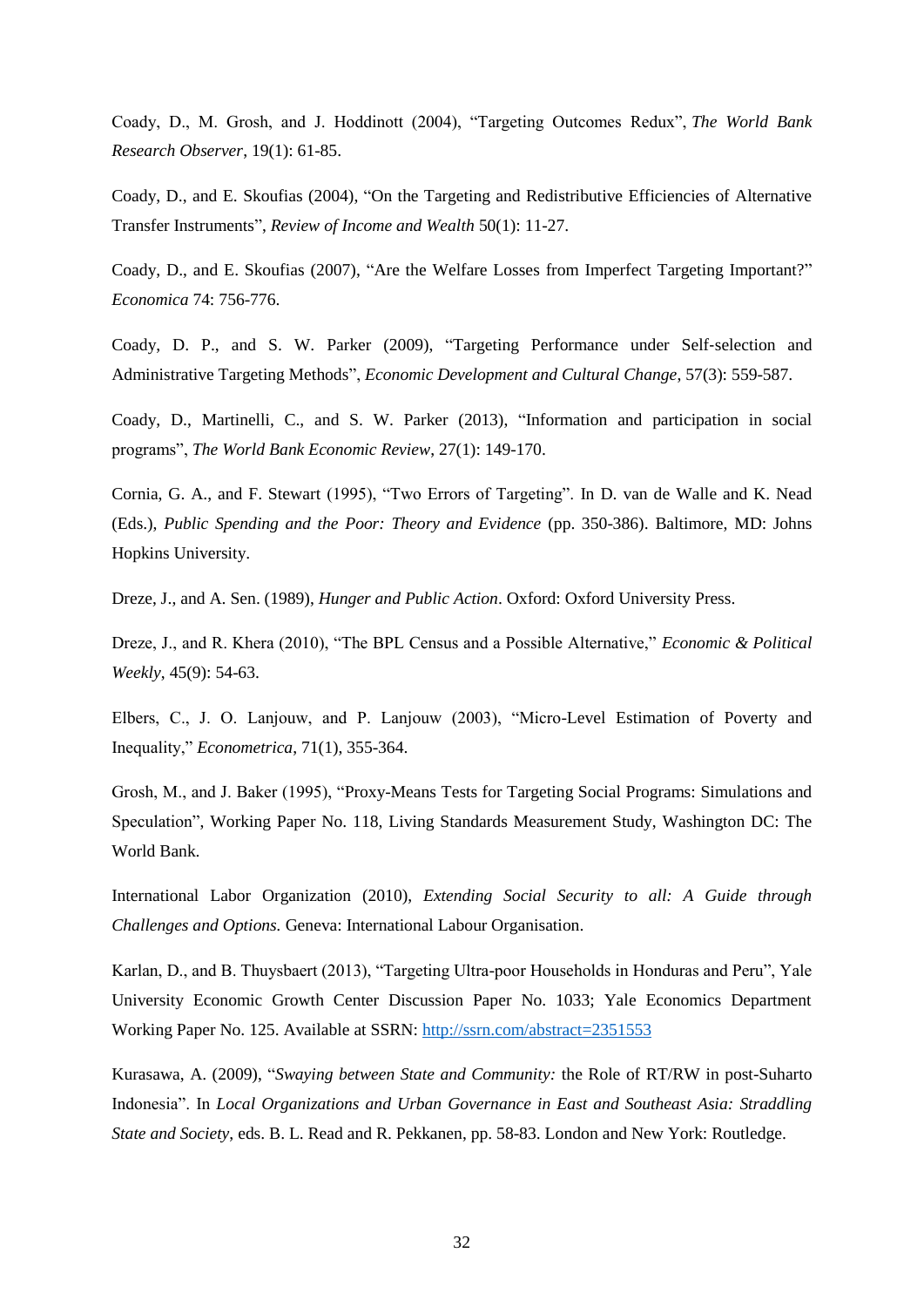Muller, C., and S. Bibi, (2010), "Refining Targeting against Poverty Evidence from Tunisia", *Oxford Bulletin of Economics and Statistics*, *72*(3): 381-410.

Niehaus, P., and A. Atanassova (2013), "Targeting with Agents", *American Economic Journal: Economic Policy*, *5*(1): 206-238.

Skoufias, E., B. Davis, and S. De La Vega (2001), "Targeting the Poor in Mexico: an Evaluation of the Selection of Households into PROGRESA", *World Development*, *29*(10): 1769-84.

Skoufias, E., and D. P. Coady (2007) "Are the welfare losses from imperfect targeting important?", *Economica*, 74(296): 756-776.

SMERU (2006), *Rapid Appraisal of the Implementation of the 2005 Direct Cash Transfer Program in Indonesia: A Case Study in Five Kabupaten/Kota*, Research Report, Jakarta, Indonesia: SMERU Research Institute.

SMERU (2012), *Rapid Appraisal of the 2011 Data Collection of Social Protection Programs (PPLS 2011)*, Jakarta, Indonesia: SMERU Research Institute and Tim Nasional Percepatan Penanggulangan Kemiskinan (TNP2K).

Sumarto, S., D. Suryadarma, and A. Suryahadi (2007), "Predicting Consumption Poverty using Non-Consumption Indicators: Experiments using Indonesian Data," *Social Indicators Research*, 81(3): 543-578.

TNP2K (2014), *Pembangunan Basis Data Terpadu Untuk Mendukung Program Perlindungan Sosial*, Jakarta, Indonesia: Tim Nasional Percepatan Penanggulangan Kemiskinan (TNP2K).

World Bank (2012), *Targeting Poor and Vulnerable Households in Indonesia*. Public expenditure review (PER). Washington D.C. - The World Bank. [http://documents.worldbank.org/curated/en/](http://documents.worldbank.org/curated/en/%202012/01/15879773/targeting-poor-vulnerable-households-indonesia)  [2012/01/15879773/targeting-poor-vulnerable-households-indonesia](http://documents.worldbank.org/curated/en/%202012/01/15879773/targeting-poor-vulnerable-households-indonesia)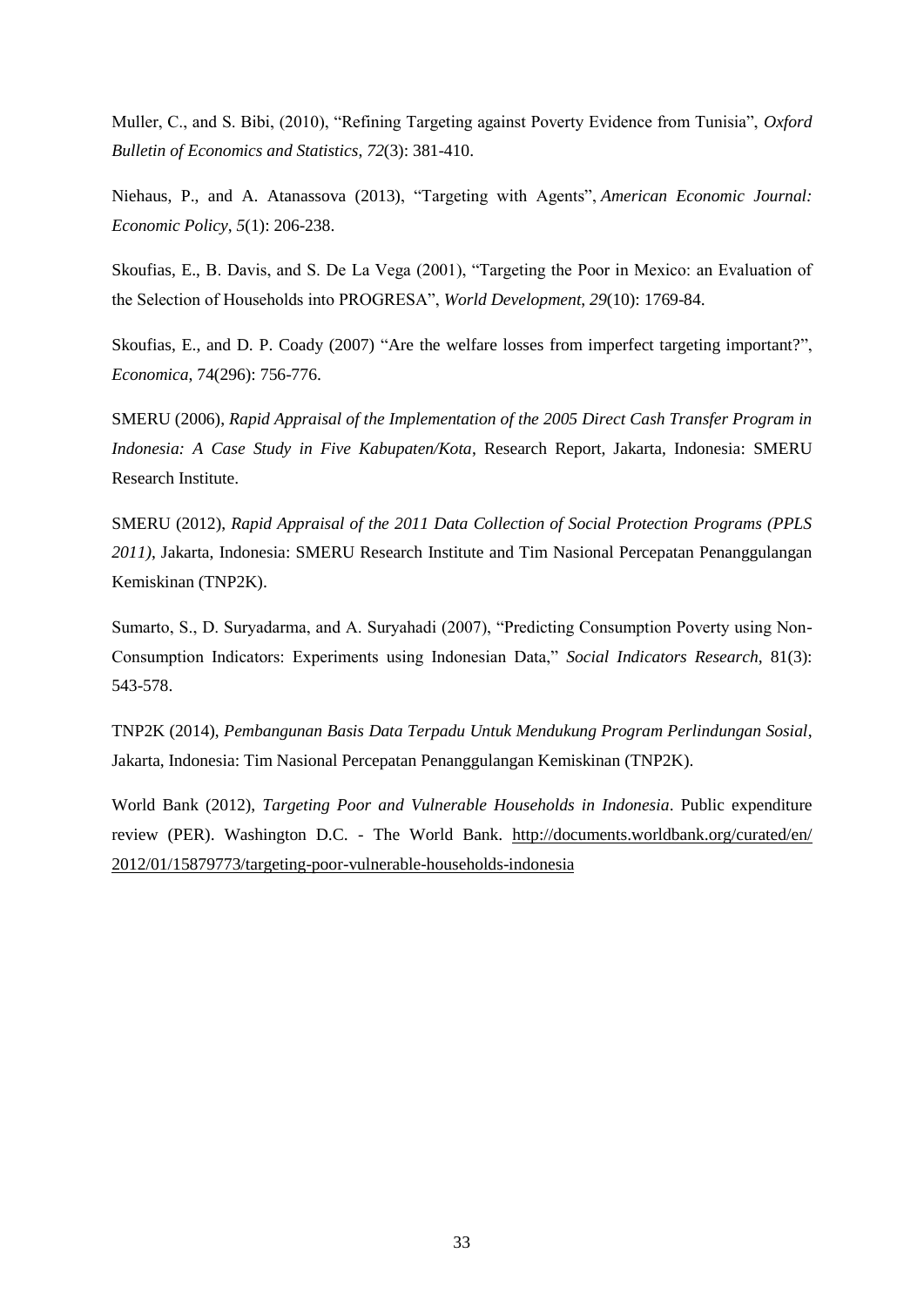